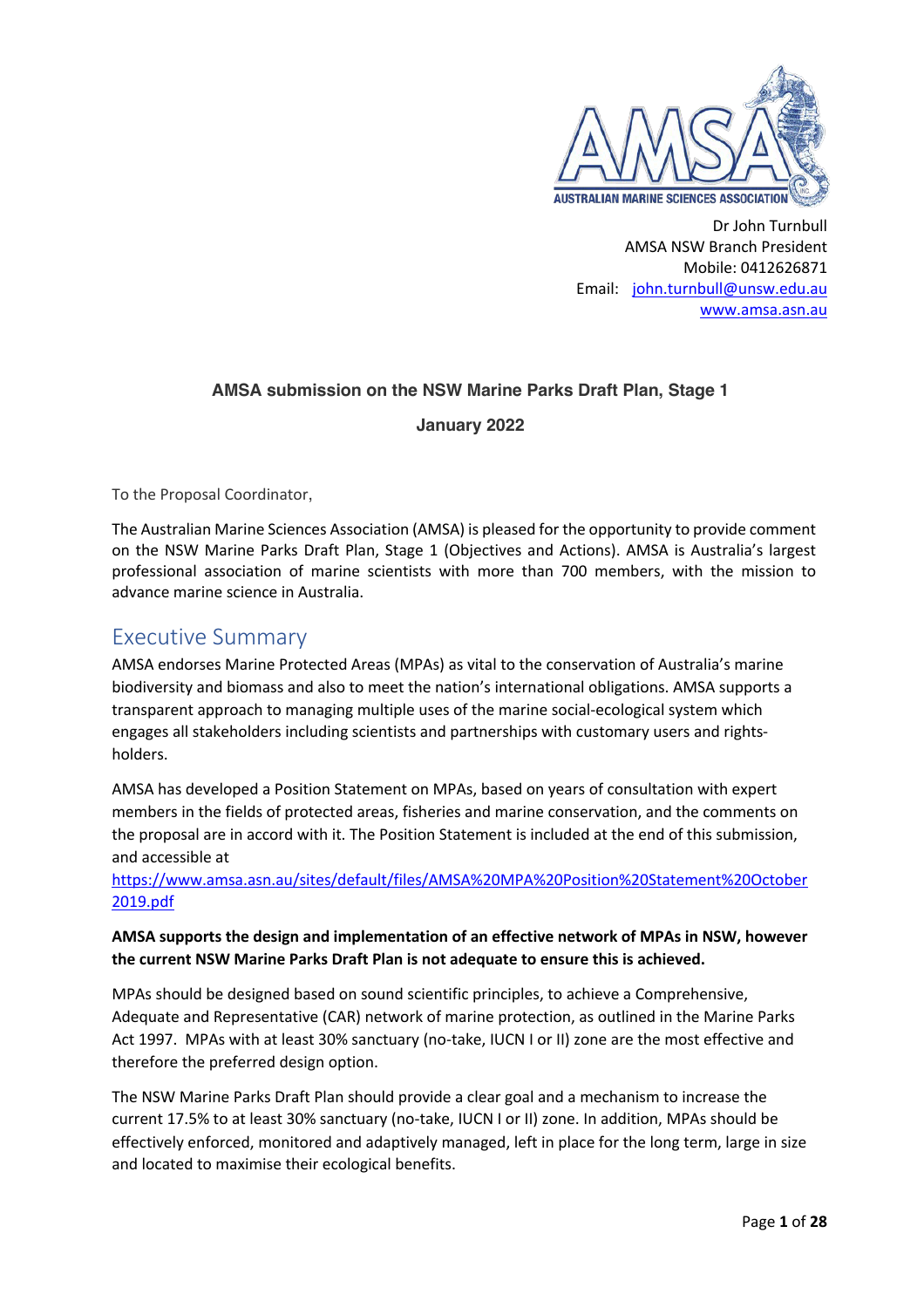MPAs can be an integral part of ecosystem-based fisheries management. MPA management should include a published adaptive management plan with measurable and quantifiable goals, performance measures, monitoring programs and adequate resourcing.

The implementation of effective policies and actions associated with NSW Marine Parks provides an opportunity for a systematic approach to providing information for State of The Environment reporting, the progress for Australia and NSW towards meeting the relevant UN Sustainable Development Goals (SDGs) and implementing the System for Economic Environmental Accounting (SEEA).

AMSA is encouraged by the invitation to contribute to the management of NSW MPAs through this submission process, and we make a number of specific recommendations and supporting comments throughout the remainder of our submission. We expect that a summary of all submissions will be made public and will indicate how views were considered and addressed in the Marine Park Network Plans. We are concerned to ensure that this takes place after poor due process and transparency in the Hawkesbury Shelf Marine Park submission process.

We welcome the opportunity to discuss our recommendations, and the broader design and implementation of MPAs, based the scientific evidence.

Yours Sincerely

elen

Dr John Turnbull AMSA NSW Branch President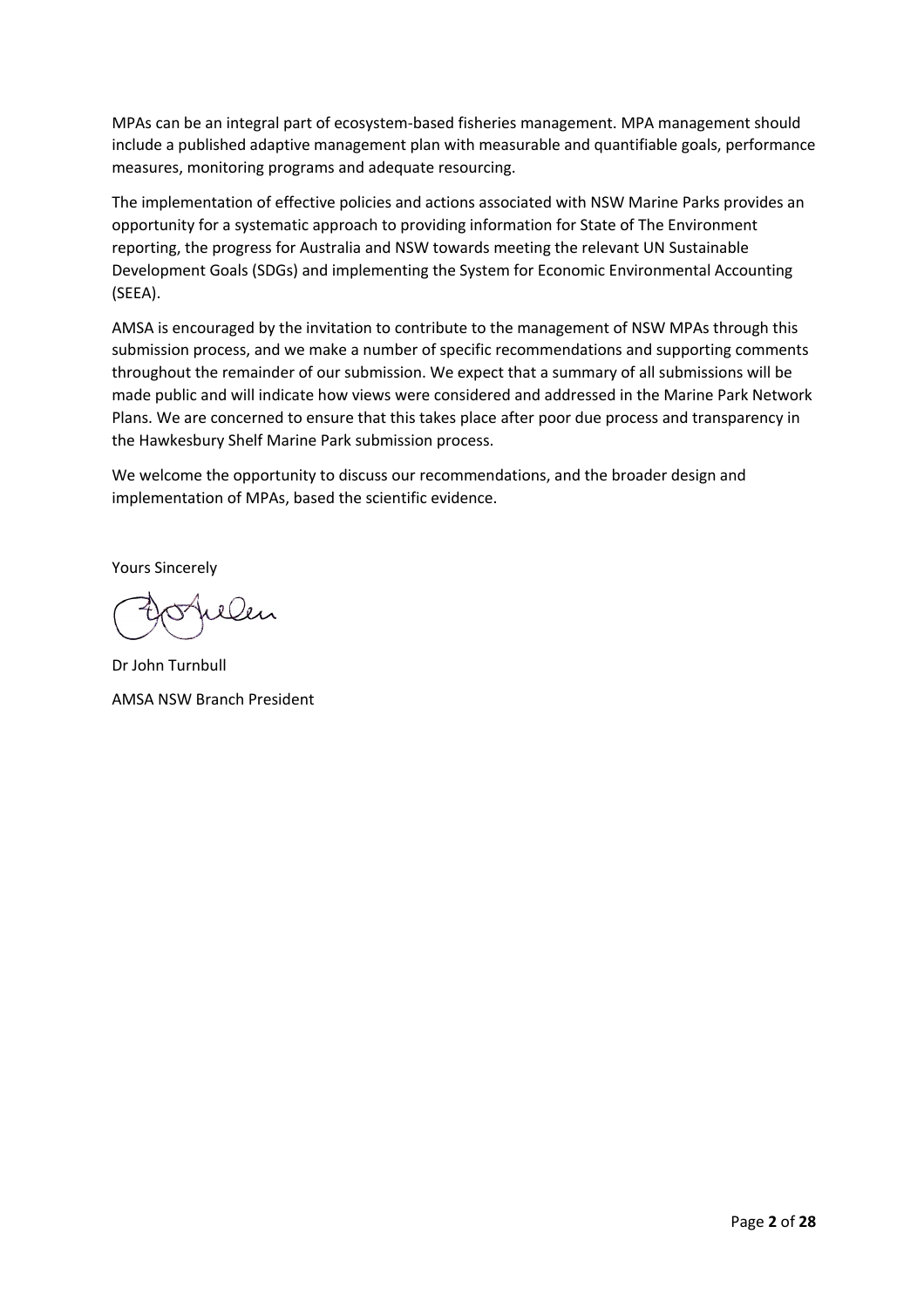### Introduction

Our detailed response is presented in line with the sections of the Draft NSW Mainland Marine Park Network Management Plan 2021-2031, Stage 1.

- Overall Comments (Plan pages 1-47)
- Objective 1 Comments (To protect and enhance species, habitats and ecosystems within marine parks)
- Objective 2 Comments (To improve water quality and reduce marine litter for the environment and community)
- Objective 3 Comments (To help understand, mitigate and adapt to the impacts of climate change on the NSW marine estate)
- Objective 4 Comments (To partner with Aboriginal people for protection of Aboriginal cultural values and improved marine park management)
- Objective 5 Comments (To improve access and opportunity for enhanced social, cultural and economic values from marine parks)
- Objective 6 Comments (To support evidence-based, inclusive and effective decision-making and marine park management)
- Attachment AMSA Position Statement on MPAs
- *Addendum (added 7th February 2022): Thematic analysis of mentions in the Draft Plan of various stakeholder groups, pressures, values and valence (supportive vs threat-based mentions) of commercial fishing mentions*
- References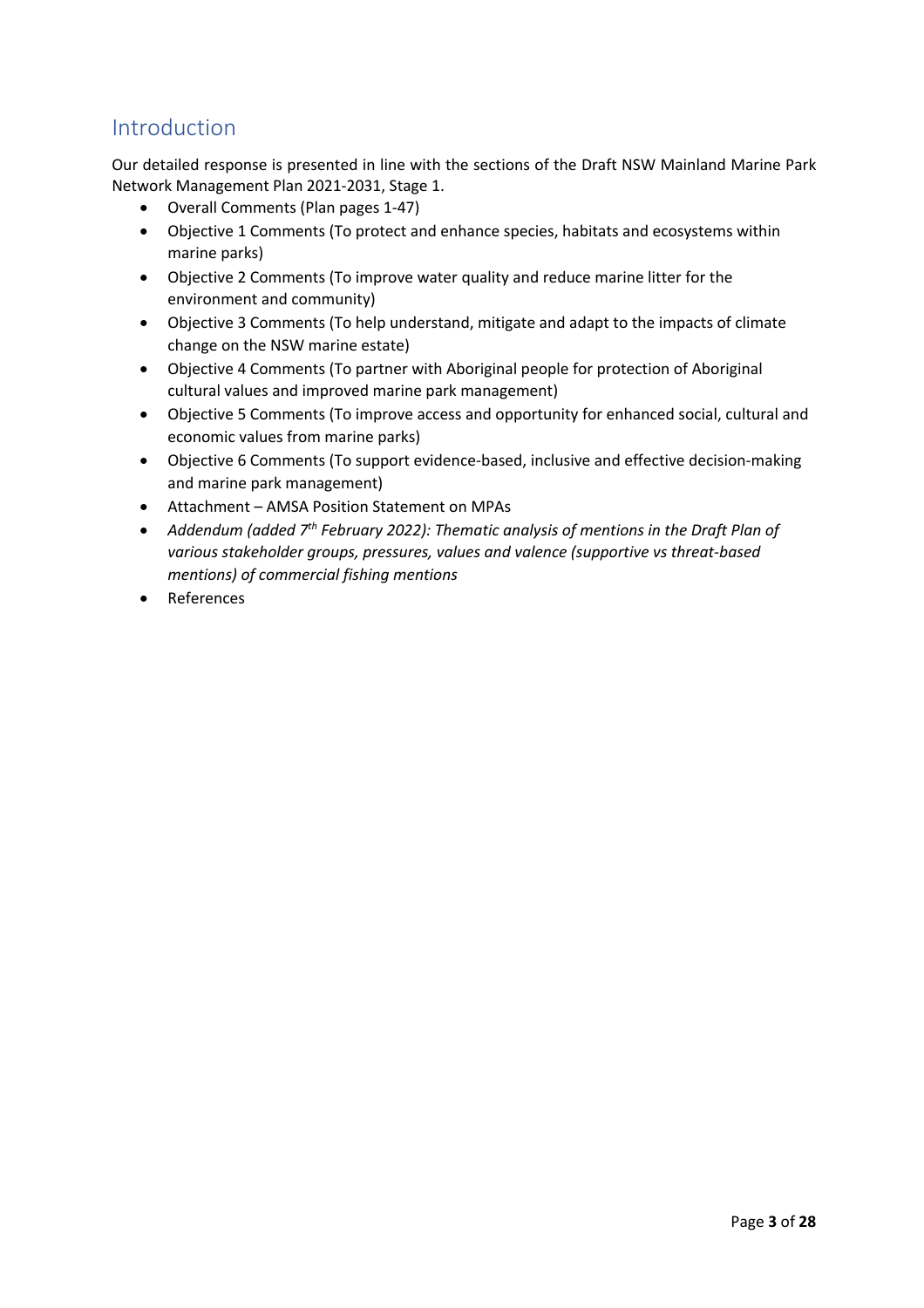## Recommendations (Plan pages 1-47)

In order to be effective, the NSW Marine Parks Plan and processes should:

- Design MPAs based on sound scientific principles, to achieve a Comprehensive, Adequate and Representative (CAR) network of marine protection.
- Ensure MPAs have at least 30% sanctuary (no-take, IUCN I or II) zone, as these are the most effective and therefore the preferred design option.
- Manage and enforce MPAs effectively, fund them adequately, leave them in place in the long term, and ensure they are large in size (particularly sanctuary zones) and located to maximise their ecological benefits.
- Implement a transparent approach to managing multiple uses of the resources of marine social-ecological systems which engages all stakeholders, including scientists, and partners with traditional owners.
- Integrate MPAs with ecosystem-based fisheries management.
- Manage MPAs via a published management plan with goals, performance measures, monitoring programs and adequate resourcing.
- Continue ensuring Traditional Owners have a prominent role in the plan and its implementation
- Recognise marine researchers as key stakeholders, not only as participants on the advisory committees.
- Acknowledge the necessity of creating a seventh NSW marine park, in the Hawkesbury Shelf bioregion
- Recognise that recreational fishing is one of many important social activities conducted in MPAs and ensure research, funding and management actions are fairly distributed and inclusive of all user categories; for example snorkelers, swimmers, divers, boarders, etc.
- Recognise that industrial-scale activities, such as large scale commercial fishing and aquaculture, are incompatible with all levels of protection in MPAs, in accordance with IUCN guidelines.

### *Overall points by page#*

P 3: Whilst a "win-win" strategy is admirable, some management measures are necessary that will impact on stakeholders in a way that will be perceived as negative, in order to achieve higher level outcomes (acknowledged on P 16). For example, whilst the majority of fishers support marine reserves (including sanctuary zones) there is a minority for which no level of sanctuary protection is acceptable. The plan should give a clear indication of how the government will handle these perceived trade-offs. For example, the primary purpose of MPAs (conservation of biodiversity) should be given priority.

P 5: How will "healthy coast and sea" be defined and measured? A key element is conservation or restoration of biodiversity, and maintenance of ecological function (such as adequate predation). These are the stated primary purpose of marine parks in legislation.

P 5: There is no mention of the seventh marine park, acknowledged as necessary by the scientific audit in 2012 – the Hawkesbury bioregion marine park. The gap in terms of comprehensiveness (part of the stated CAR principles) is obvious in the map on P 6.

P 7: Whilst 17.5% of the total area of mainland marine parks is sanctuary zone, only 7.5% of NSW waters are sanctuary zone. Lower levels of protection are of uncertain (and in some studies, no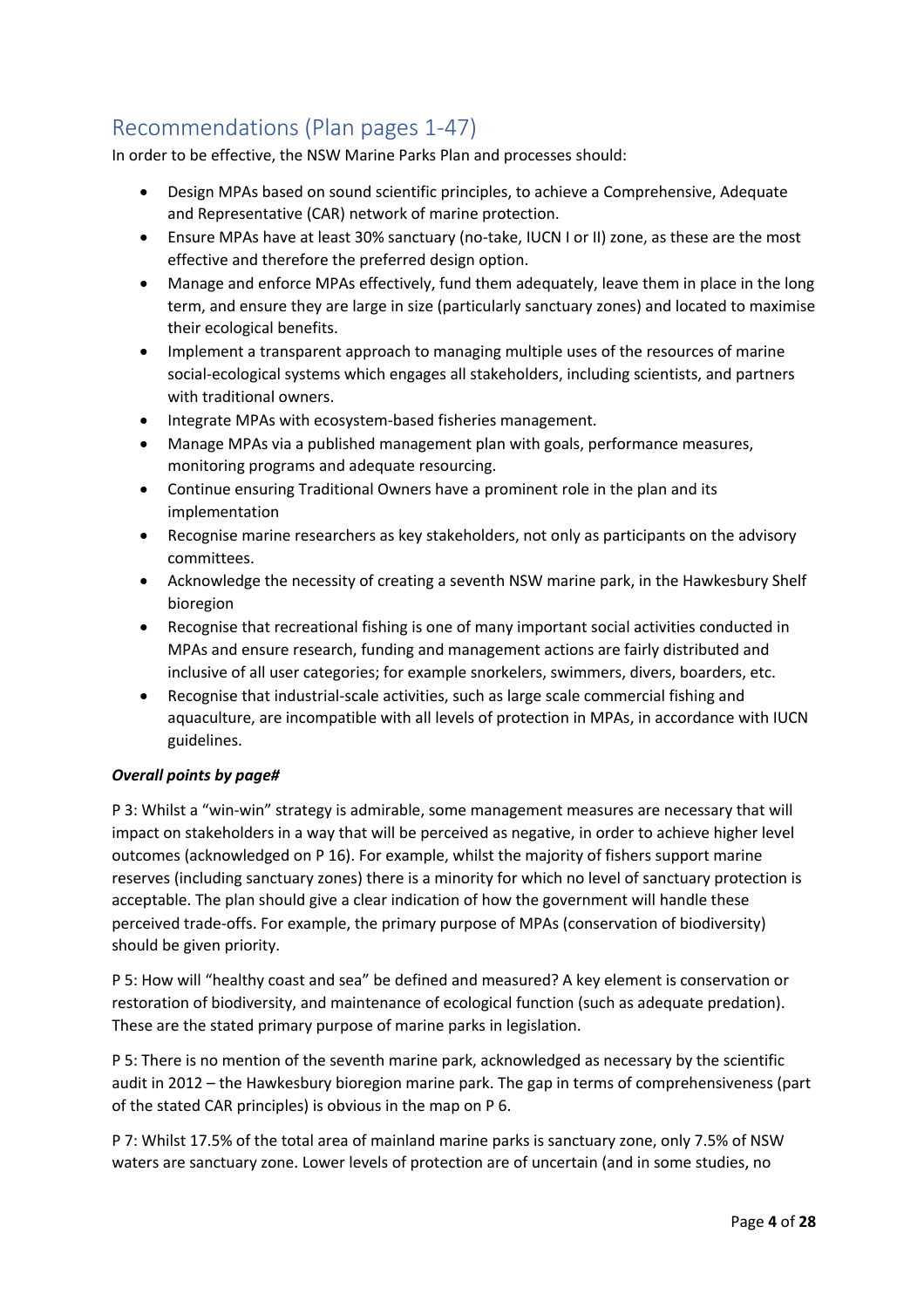significant) ecological value (Turnbull et al, 2021), and so should not be counted towards overall biodiversity protection objectives.

P 12: Sustainable development – AMSA recommends SDG (14) targets and indicators be referenced and reported against. For example:

- 14.2.1 Use of ecosystem-based approaches to managing marine areas
- 14.4.1 Proportion of fish stocks within biologically sustainable levels
- 14.5.1 Coverage of protected areas in relation to marine areas
- 14.6.1 Instruments to combat illegal, unreported and unregulated fishing
- 14.a.1 Proportion of research budget allocated to marine research?

P 12: Under the Ecologically Sustainable Development (ESD) principle of intergenerational equity, future generations should inherit ecosystems of equal or better condition. The plan should indicate how this will be measured and managed towards. The plan should acknowledge ongoing loss of biodiversity, and declines in biomass, which must be reversed in order to achieve these ESD principles.

P 15: Management is not only about addressing threats; it is also about achieving longer term goals and outcomes. These are implied for example in the ESD principles of intergenerational equity, and other global frameworks such as the 30 x 30 High Ambition Coalition which Australia committed to in June 2021. Longer term goals should be integrated in the 5 step process.

P 9-17: The implementation of the policy and actions associated with this NSW Marine Parks Draft Plan (Stage 1) provides a unique opportunity for a systematic approach to providing coherent integrated information regarding NSW MPAs for the Commonwealth State of The Environments Reports, The NSW State of the Environment Reports and the progress for Australia and NSW towards meeting the relevant UN-SDGs as well as implementing the System for Economic Environmental accounting.

P 17: Peer reviewed literature is published to the highest standard and therefore should be given priority over, for example, non-peer-reviewed reports and public opinion in the list of suitable evidence.

P 18: AMSA is pleased to see the prominent role of Traditional Owners in the plan.

P 20: The advice of advisory committees must be formally documented, and include responses to such advice (including giving evidence-based rationale for any decisions that go against such advice).

P 20: Marine scientists and researchers, and their institutions (eg Universities) should be recognised as key stakeholders, not only as participants on the advisory committees.

P 21: Given the importance of threatened species, they should receive more prominence in the early explanatory sections of the plan.

P 22: AMSA recommends there be an explicit goal to align management zones when state and Commonwealth marine parks are adjacent to each other, for example for continuity of protection from shallow shelf to deep shelf zones.

P 25: By limiting the planning process to threats and values in existing marine parks, the plan does not support the creation of the urgently required seventh marine park in the Hawkesbury bioregion.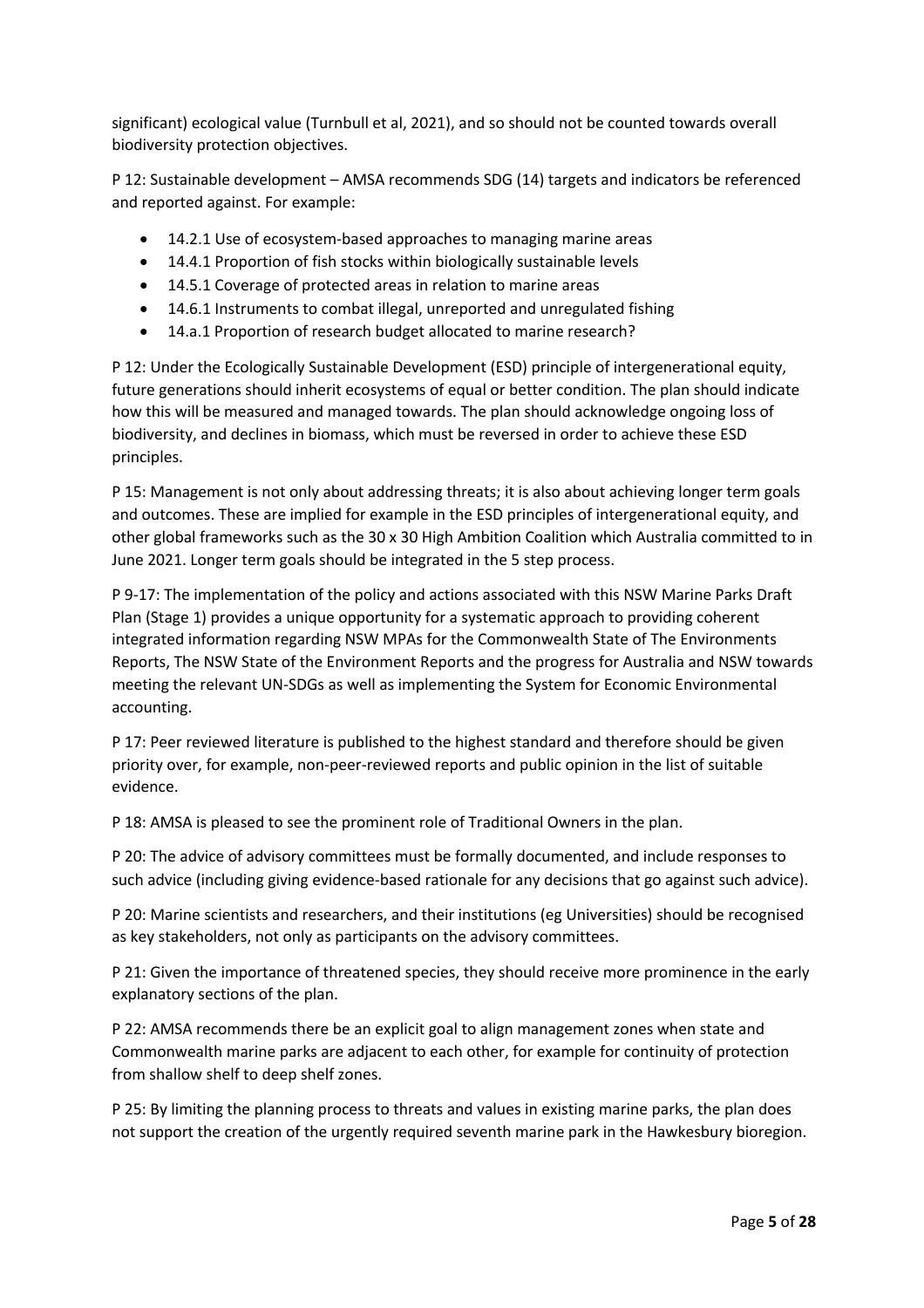P 34: Fishing activities also threaten social values, for example user conflict, litter and loss of access to values by non-extractive users (such as viewing unimpacted marine life by snorkelers and SCUBA divers). Fishing also can represent loss of values between fishing categories, for example commercial fishers taking biomass that could have been accessed by recreational fishers and vice versa.

P 38: As ecological values underpin social values (acknowledged on page 28) the first three objectives – ecosystems, water quality and managing climate change – should be given priority over the second three – culture, community access and governance in the event that a trade-off is required.

P 41: Given the complexities of cumulative and multiple threats, the primary performance measures for success should be quantifiable ecological outcomes (eg maintained or increased biodiversity) rather than activity (eg implementation of actions).

P 44: Given the importance of sanctuary zones (and their acknowledged superiority in achieving primary purpose outcomes in the academic literature) there should be a stated objective regarding the extent of these zones and commitment to not destroy their effectiveness by opening them up to fishing. AMSA's position is that 30% sanctuary zone is required to conserve biodiversity.

P 44: It should be recognised that industrial-scale activities are incompatible with all levels of marine park zone, as stated in IUCN guidelines.

P 44: A comprehensive network of marine protection in NSW requires the designation of a marine park in the Hawkesbury bioregion, yet this receives no mention in this plan (despite being the subject of much effort by managers and scientists, and support from diverse stakeholders in recent years). A number of important species and ecological values occur in this bioregion, such as much of the range of the red-toed anglerfish, Sydney pygmy pipehorse and the threatened soft coral *Dendronephthya australis,* and the northern-most extent of the range of the weedy seadragon.

P 45: Monitoring must be adequately funded and well-backed by investment in technology. It must not rely too heavily on volunteer activities, which cannot be guaranteed nor directed. Where volunteer activities are assumed in the monitoring plan, they must be adequately supported (for example, covering volunteer training and expenses).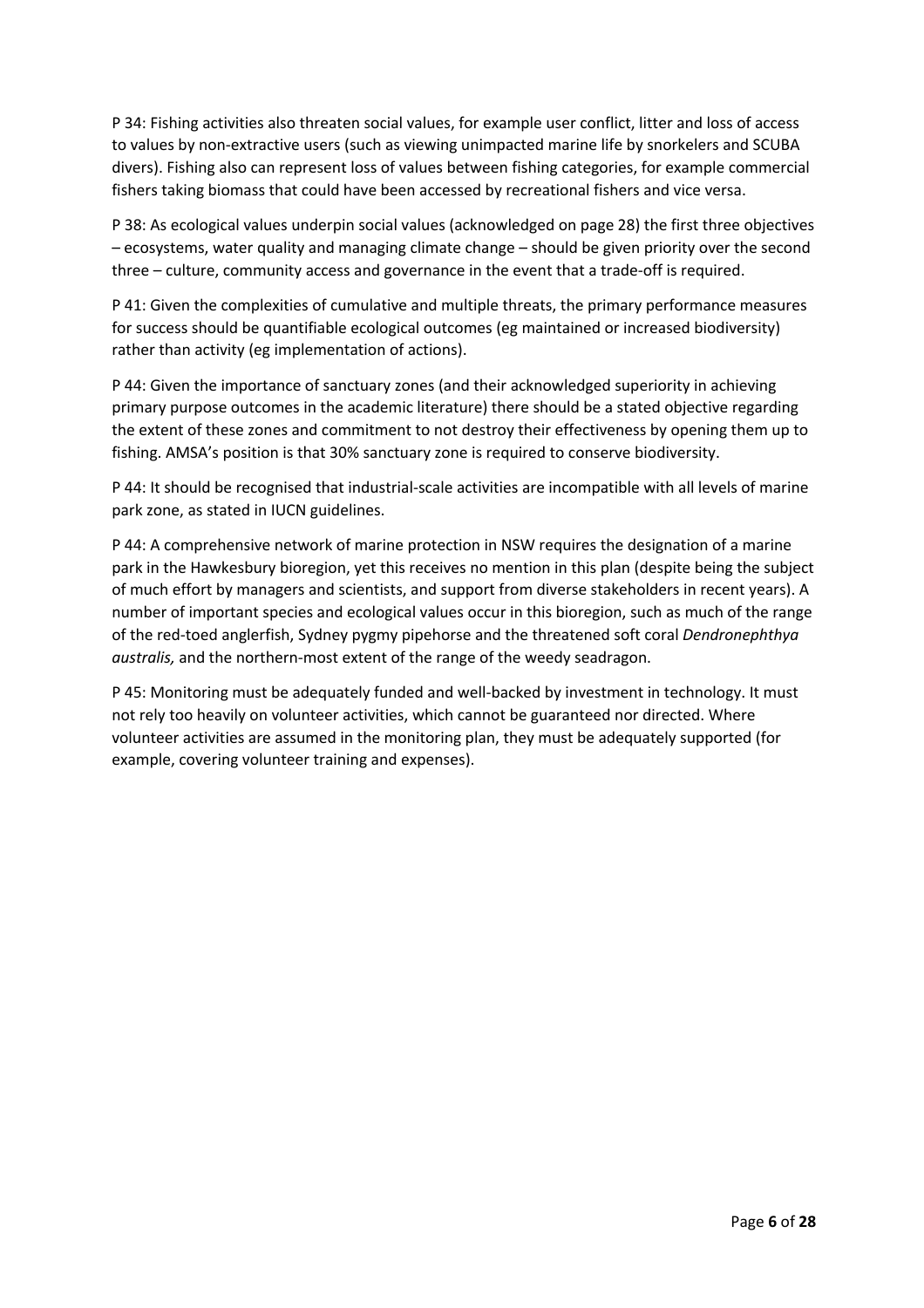## Objective 1) To protect and enhance species, habitats and ecosystems within marine parks

This objective is the key to protecting the biodiversity of our coastal waters. Overall the actions are sound but in many cases too vague, as noted in our table of comments below. We strongly feel that Sanctuary Zones are the key tools to realise this objective and would like to see more attention to these, and an undertaking to increase their areas.

|                  | Action                                                                                                                                                                                        | <b>AMSA</b> comments                                                                                                                                                                                                                                                                                                                                                                                                                                                                                                                                                                                                                                                                                                                                                                                                                                                                                                                      |
|------------------|-----------------------------------------------------------------------------------------------------------------------------------------------------------------------------------------------|-------------------------------------------------------------------------------------------------------------------------------------------------------------------------------------------------------------------------------------------------------------------------------------------------------------------------------------------------------------------------------------------------------------------------------------------------------------------------------------------------------------------------------------------------------------------------------------------------------------------------------------------------------------------------------------------------------------------------------------------------------------------------------------------------------------------------------------------------------------------------------------------------------------------------------------------|
| 1.1c             | Strengthen approvals and consents for<br>activities that may damage or<br>interfere with estuarine or marine<br>habitats, species or ecosystems.                                              | What implications does this have for marine<br>research, processes and policy?                                                                                                                                                                                                                                                                                                                                                                                                                                                                                                                                                                                                                                                                                                                                                                                                                                                            |
| 1.1 <sub>d</sub> | Ensure DPI Fisheries has concurrence<br>for riparian and coastal foreshore<br>development that is directly adjacent<br>to a marine park.                                                      | This is important, especially when coastal runoff<br>is substantial or for species that are<br>transiently/migratory. Will this require<br>partnerships/joint authorities with local and state<br>bodies?                                                                                                                                                                                                                                                                                                                                                                                                                                                                                                                                                                                                                                                                                                                                 |
| 1.1e             | Strengthen how marine park values<br>are taken into account in the approval<br>of marine development that is<br>adjacent to a marine park (i.e. north<br>or south of marine park boundaries). | The term "strengthen" is ambiguous. What does<br>this actual mean in practice and process? This<br>should include eastern boundaries eg<br>Commonwealth waters, where shipping, seismic<br>development etc may be issues                                                                                                                                                                                                                                                                                                                                                                                                                                                                                                                                                                                                                                                                                                                  |
| 1.2a             | Provide areas of protection for<br>ecosystems, habitats and species that<br>are under threat or that underpin<br>important environmental, social,<br>cultural or economic values.             | Yes, that is a central goal of marine parks, with<br>primacy for environmental values. Sanctuary<br>zones are the gold standard and must be<br>maintained/expanded. Also, unambiguous<br>zoning and rule enforcement eg for extraction,<br>anchoring etc must be developed.                                                                                                                                                                                                                                                                                                                                                                                                                                                                                                                                                                                                                                                               |
| 1.2c             | Undertake a threatened species<br>assessment for each marine park to<br>understand key habitats, local threats<br>and opportunities for marine parks to<br>support protection and recovery.   | Threatened species lists should not just be<br>representative of localised area, but reflect the<br>nature of a specie's abundance and distribution.<br>Species that are vulnerable may thrive in MPAs<br>(eg weedy seadragon, blue groper) but<br>populations are threatened in wider distribution<br>due to environmental impacts, resulting in a false<br>sense of security. TARA has identified climate<br>change to be the most significant stressor/threat<br>over 50 years which will affect the distribution of<br>vulnerable and threatened species due to changes<br>in water temps/habitat/food availability etc. The<br>distribution of species is likely to shift and<br>objectives must address current threats but also<br>safeguard from future threats identified in TARA.<br>Using MPA distribution only as a method of<br>determining threatened species will result in a<br>bias not reflective of the NSW coastline. |

### **Specific Recommendations**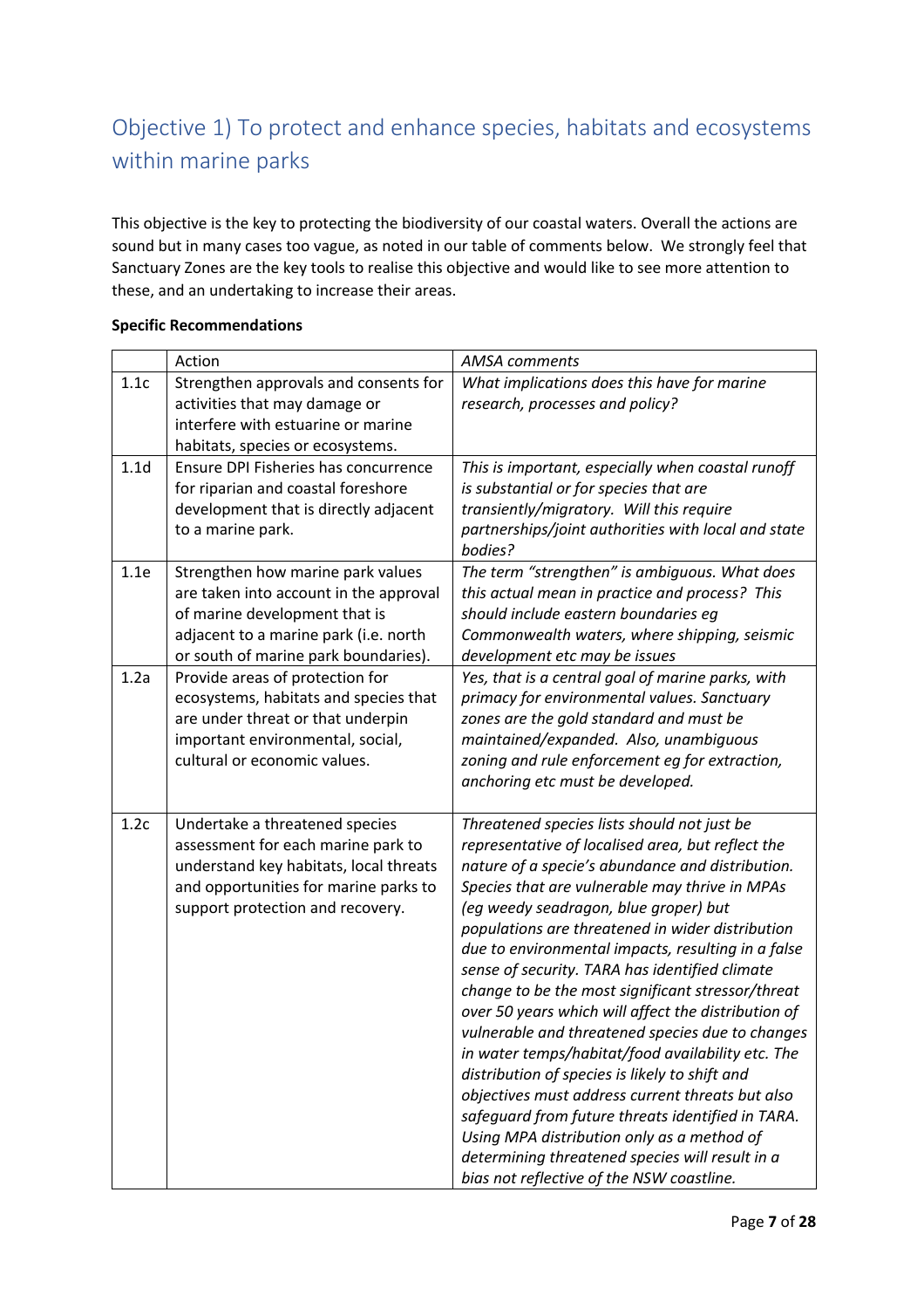| 1.2 <sub>d</sub> | Review marine park protected and<br>permitted species lists to ensure an<br>evidence-based approach to species<br>protection.                                                                                    | See above.                                                                                                                                                                                                                                                                                                                                                                                                                                                                                                                                               |
|------------------|------------------------------------------------------------------------------------------------------------------------------------------------------------------------------------------------------------------|----------------------------------------------------------------------------------------------------------------------------------------------------------------------------------------------------------------------------------------------------------------------------------------------------------------------------------------------------------------------------------------------------------------------------------------------------------------------------------------------------------------------------------------------------------|
| 1.2e             | Undertake research to better<br>understand the benefits of marine<br>parks to ecological integrity and<br>function, and any spillover effect in<br>NSW.                                                          | We would like to see some more specific<br>language/outcomes around the 'spillover' effect.<br>What markers will result in a positive outcome?<br>Abundance of threatened species? Adults or<br>larvae? Habitat of surrounding areas? Number of<br>invasive species? Amount?<br>Spillover is generally defined as 'movement of fish<br>across the boundary of a reserve into fished<br>grounds'. Are positive effects going to feed<br>straight into commercial fisheries ie for no net<br>ecological gain?                                              |
| 1.2f             | Undertake a light pollution risk<br>assessment for each marine park to<br>understand potential impact of<br>existing land and vessel based<br>artificial light on marine wildlife and<br>options for mitigation. | Note cephalopods and predatory sharks (GWS)<br>may take advantage of artificial lighting to<br>extend feeding behaviours.                                                                                                                                                                                                                                                                                                                                                                                                                                |
| 1.3a             | Support implementation of best-<br>practice rock revetment,<br>seawall and breakwater design to<br>maximise community access and<br>environmental values.                                                        | Whilst it is good to consider the ecological<br>positives of artificial structures in maintaining<br>biodiversity, they must be balanced with<br>negatives of adding artificial structures to natural<br>areas.                                                                                                                                                                                                                                                                                                                                          |
| 1.3e             | Protect dune vegetation, shorebird<br>and turtle nesting sites from the<br>impacts of four wheel drives and<br>domestic dogs, including through<br>spatial and temporal access<br>management.                    | What about foxes and dingoes? Protection above<br>the high tide mark will require cooperation with<br>other agencies, and this will have to be carefully<br>managed.                                                                                                                                                                                                                                                                                                                                                                                     |
| 1.4a             | Undertake a marine pest, disease and<br>aquatic weed risk assessment for each<br>marine park and identify priority<br>actions to minimise risk.                                                                  | Likewise from the point 1.2C. Pests, diseases and<br>weeds should be assessed not just in MPAs, but in<br>the environment in totality. The nature of invasive<br>species provides the ability to outcompete native<br>species and spread extremely quickly. Having<br>areas which are 'conserved and protected' will<br>have little impact in the long term if pests and<br>invasive species are not managed as an<br>ecosystem that is connected, particularly under<br>the influence of climate change and the<br>transformation of temperate regions. |
| 1.5a             | Identify and prioritise sites for habitat<br>rehabilitation and implement on-<br>ground action in accordance with                                                                                                | Consider the opportunity for citizen science and<br>ways communities can contribute, le collection of<br>urchins in barrens or 'adopt a patch of grass'                                                                                                                                                                                                                                                                                                                                                                                                  |
|                  | expert designs and advice.                                                                                                                                                                                       | styled initiatives, live streaming of patches of reef<br>etc.                                                                                                                                                                                                                                                                                                                                                                                                                                                                                            |
| 1.5 <sub>b</sub> | Support the use of innovative<br>structures such as shellfish reefs,<br>artificial reefs, best-practice oyster                                                                                                   | This may be acceptable so long as primacy is<br>given to restoring and preventing damage to<br>natural habitat.                                                                                                                                                                                                                                                                                                                                                                                                                                          |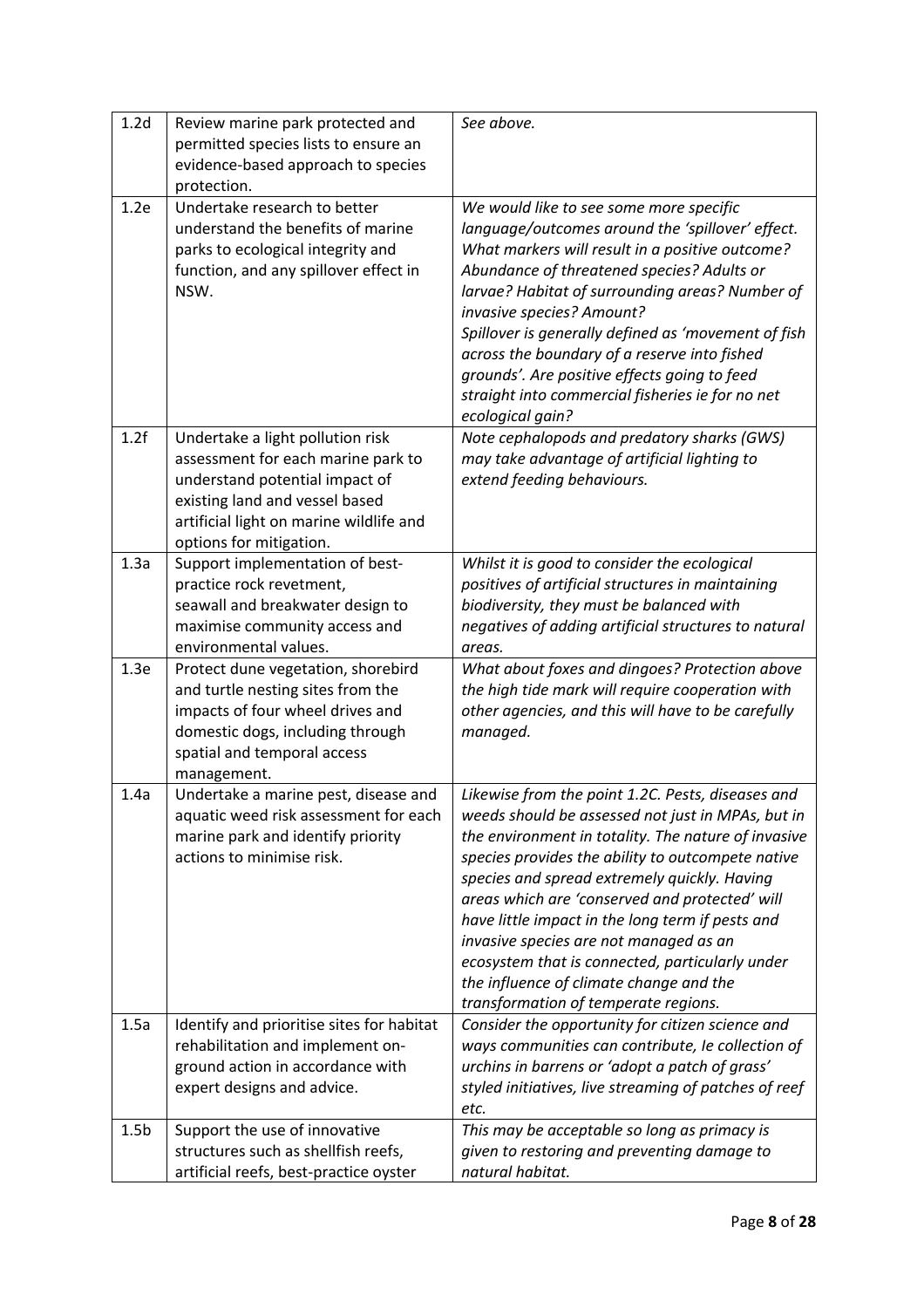|                  | lease infrastructure, living seawall<br>modifications and seahorse hotels to<br>enhance habitat and community<br>values.                                                                                                             |                                                                                                                                                                                                                                                                                                                                                                                                    |
|------------------|--------------------------------------------------------------------------------------------------------------------------------------------------------------------------------------------------------------------------------------|----------------------------------------------------------------------------------------------------------------------------------------------------------------------------------------------------------------------------------------------------------------------------------------------------------------------------------------------------------------------------------------------------|
| 1.5c             | Identify opportunities for recreational<br>fishers, commercial fishers and oyster<br>growers to develop and implement<br>habitat rehabilitation and clean-up<br>projects.                                                            | This goal has missed entire community groups -<br>snorkelers / divers / ocean swimmers / surfers /<br>kayakers / walkers. These groups comprise the<br>majority of marine park users yet they do not<br>have targeted actions to improve opportunities<br>for citizen science and other projects. How can<br>this be considered "win-win" or "a balanced<br>approach"?                             |
| 1.6 <sub>b</sub> | Assess cumulative impacts of changing<br>and increasing commercial and<br>recreational marine mammal<br>interactions and identify appropriate<br>management interventions, if any.                                                   | Add migration considerations, and ensure that<br>marine mammal management, research,<br>compliance and education are within the remit of<br><b>NSW Marine Parks.</b>                                                                                                                                                                                                                               |
| 1.6c             | Assess issues and hot spots for<br>incidental capture of non-target fish<br>and marine wildlife species from<br>unattended line and entanglement<br>fishing gear in each marine park and<br>implement actions to minimise<br>impact. | This should be based on the science, not politics.<br>Actions should follow the science and peer-<br>reviewed literature surrounding drum lines, smart<br>drums, shark nets etc, particularly ones near and<br>surrounding marine parks. Accountability and<br>visibility of practices and protocols need to<br>underpin action. Maintenance and expansion of<br>sanctuary zones is critical here. |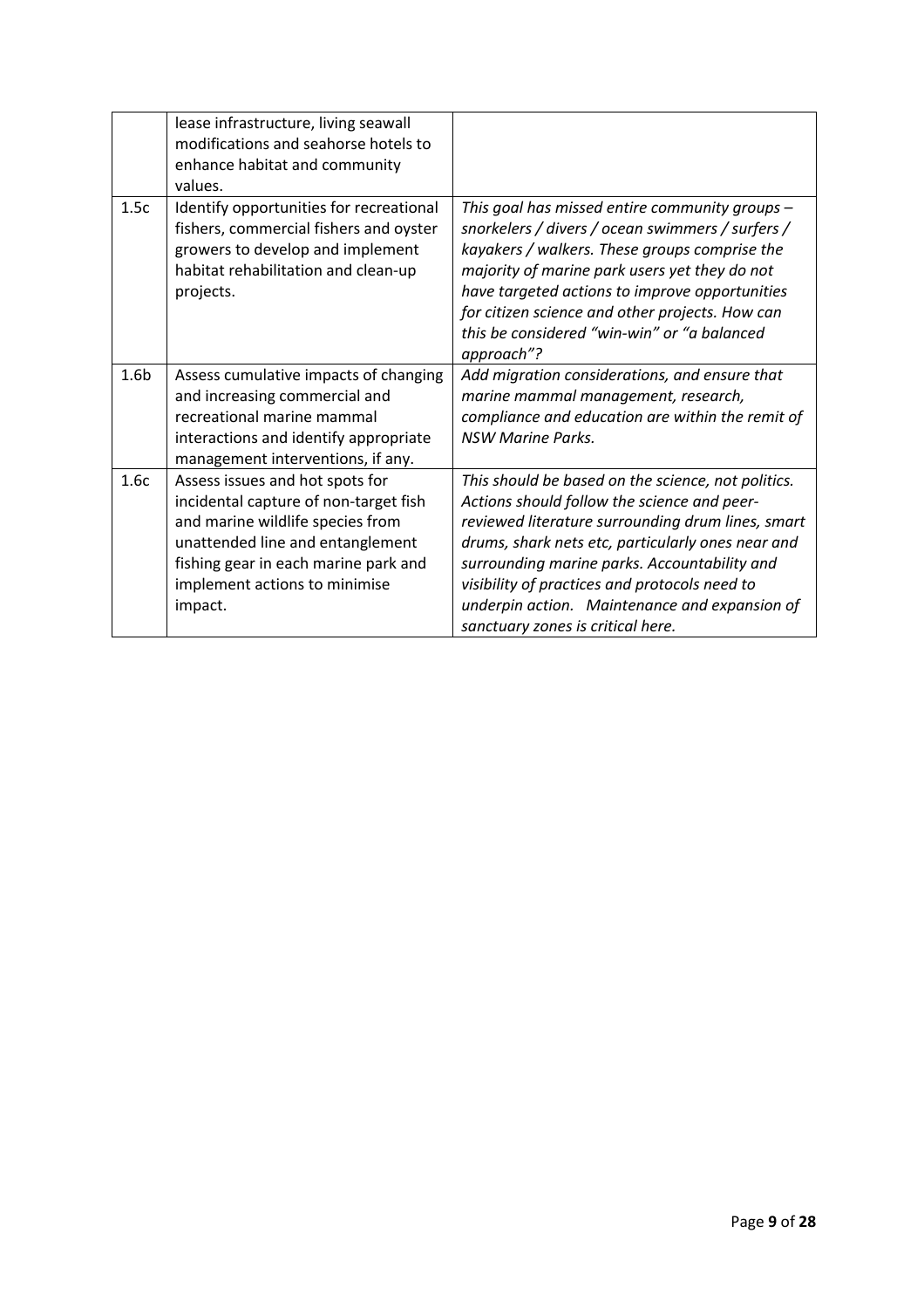# Objective 2) To improve water quality and reduce marine litter for the environment and community

|                  | Action                                     | <b>Discussion</b>                                      |
|------------------|--------------------------------------------|--------------------------------------------------------|
| 2.1a             | Strengthen land use planning and           | What does "strengthen" mean ie how will success        |
|                  | development consent provisions for         | be measured?                                           |
|                  | new development to protect riparian        |                                                        |
|                  | buffers in marine park catchments.         |                                                        |
| 2.2a             | Support monitoring programs in             | See 1.6c. using framework from EPA could be            |
|                  | accordance with the Key Littered           | appropriate, partnerships with CSIRO and NGOs          |
|                  | Items Study standard method                | such as Plastic Oceans is impotent.                    |
|                  | (including citizen science) to identify    |                                                        |
|                  | priority local marine debris sources       |                                                        |
|                  | and hot spots for remediation.             |                                                        |
| 2.2 <sub>b</sub> | Deliver marine debris and catchment        | It is vital to identify not just the litter sinks, but |
|                  | to coast community education and           | their sources. Engage fishers, noting fishing litter   |
|                  | clean- up programs to change litter        | is major source of coastal ocean plastic wastes.       |
|                  | practices and reduce litter.               |                                                        |
| 2.2c             | Undertake targeted education to            | Tap into influences and sponsorship of prominent       |
|                  | reduce recreational fishing waste from     | figures within fishing communities                     |
|                  | pelagic floats, cyalume light sticks, soft |                                                        |
|                  | plastics, bait bags, discarded fishing     |                                                        |
|                  | line.                                      |                                                        |
| 2.2d             | Explore development of innovative,         | Include balloons, high rust rate hooks, barbless       |
|                  | reusable or biodegradable fishing          | hooks, lead-free sinkers and 'de-snagging' devices     |
|                  | gear, such as pelagic floats, cyalume      |                                                        |
|                  | light sticks, soft plastics and bait bags  |                                                        |
|                  | to reduce the threat from discarded        |                                                        |
|                  | fishing waste.                             |                                                        |
| 2.3 <sub>g</sub> | Undertake research to understand the       | Leaching and run off from parks/golf courses           |
|                  | potential impact of chemical and           | should also be included, particularly when             |
|                  | endocrine stressors on ecological          | adjacent to an estuarine or lagoon structure.          |
|                  | values.                                    |                                                        |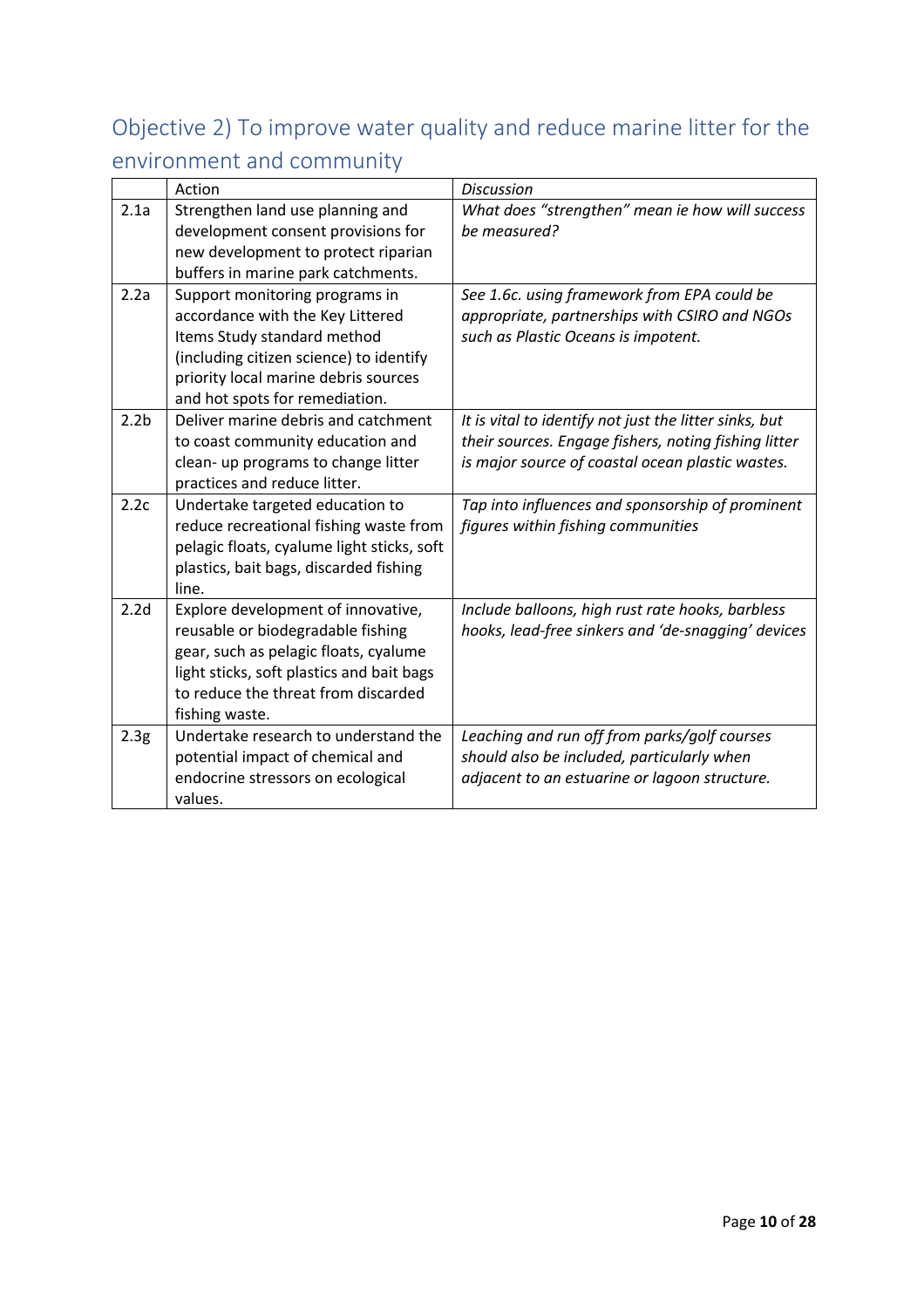# Objective 3) To help understand, mitigate and adapt to the impacts of climate change on the NSW marine estate

| Action<br>#      | Action                                                                                                                                                                                          | <b>AMSA Comments</b>                                                                                                                                                                                                                                                                                                                                                                                                  |
|------------------|-------------------------------------------------------------------------------------------------------------------------------------------------------------------------------------------------|-----------------------------------------------------------------------------------------------------------------------------------------------------------------------------------------------------------------------------------------------------------------------------------------------------------------------------------------------------------------------------------------------------------------------|
| $3.1a-b$         | Undertake a climate change risk<br>assessment for each marine park and the<br>NSW marine park network and identify<br>priority research and adaptation actions<br>and options to minimise risk. | Ensure that this review takes into account<br>overall connectivity and includes areas<br>outside MPAs that may impact on MPAs,<br>for example sources of heat-tolerant<br>species / tropical herbivores, etc.                                                                                                                                                                                                         |
| 3.1c             | Plan for marine park habitat (including<br>seaweed, seagrass, mangrove, saltmarsh,<br>riparian zone, beach and mudflat, shellfish<br>reef) migration or translocation                           | We agree that this is a key action that will<br>become increasingly important. Planning<br>should account for potential biosecurity<br>implications of moving species and will<br>also need to acknowledge the ethical<br>implications of moving/translocating<br>habitat-forming species (e.g. which<br>species are prioritised). Explicit inclusion<br>of Indigenous perspectives will be<br>important to consider. |
| 3.1 <sub>d</sub> | Identify blue carbon opportunities within<br>marine parks.                                                                                                                                      | This should include valuing and<br>publicising these opportunities and link<br>them to known co-benefits of blue<br>carbon, e.g. effects on biodiversity, and -<br>importantly-coastal protection.                                                                                                                                                                                                                    |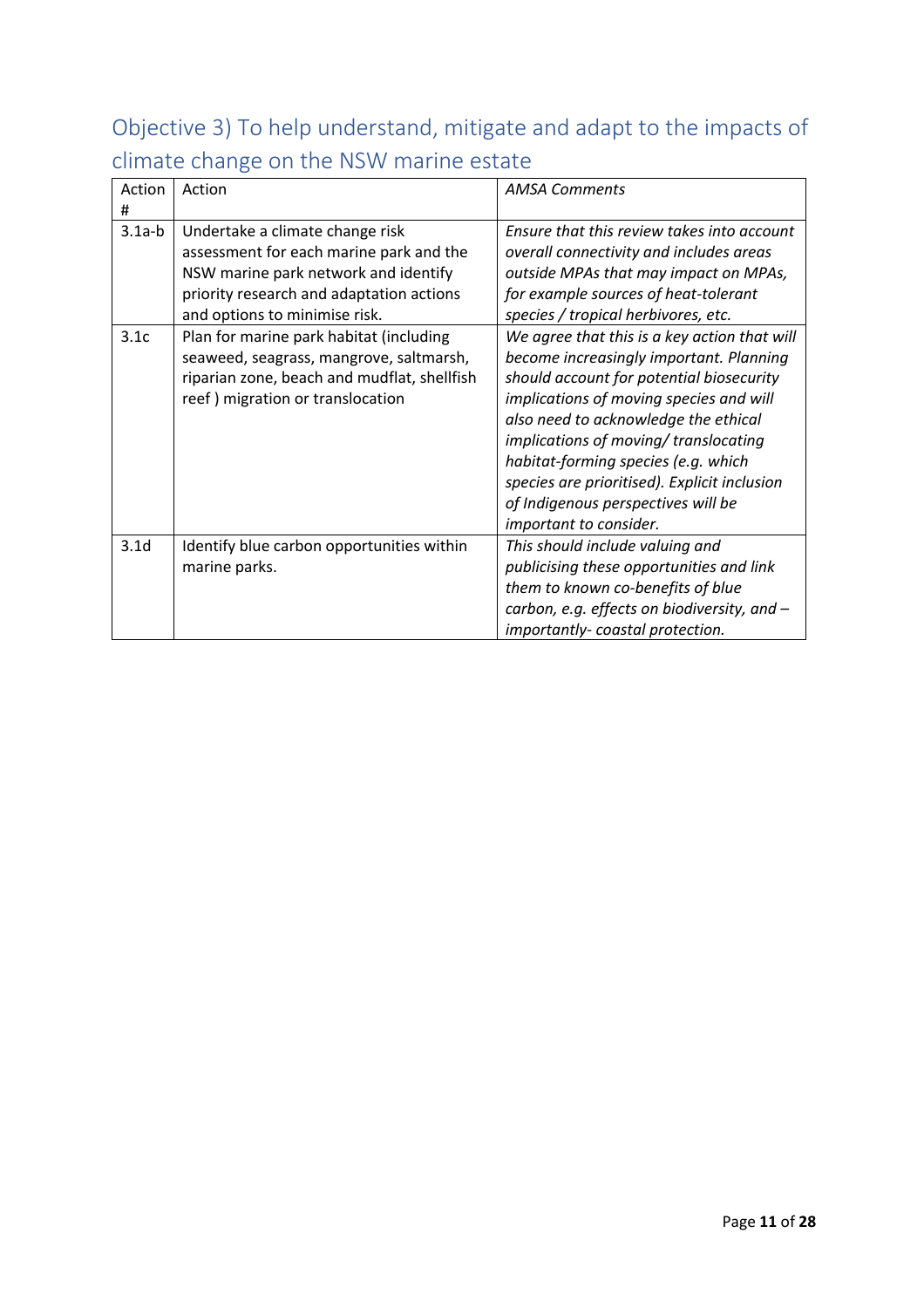# Objective 4) To partner with Aboriginal people for protection of Aboriginal cultural values and improved marine park management

| Action #         | Action                                    | <b>AMSA Comments</b>                               |
|------------------|-------------------------------------------|----------------------------------------------------|
| 4.1a             | Support development and                   | AMSA supports the inclusion of this important      |
|                  | implementation of Aboriginal cultural     | objective and actions.                             |
|                  | resource use agreements, Sea Country      |                                                    |
|                  | plans or other planning tools in          |                                                    |
|                  | accordance with the aspirations of        |                                                    |
|                  | local Aboriginal people to conserve       |                                                    |
|                  | cultural values, facilitate cultural use  |                                                    |
|                  | and conserve significant sites.           |                                                    |
|                  |                                           |                                                    |
| 4.1 <sub>b</sub> | Provide areas of protection for           | This must be done in consultation with local       |
|                  | Aboriginal cultural sites or values.      | Indigenous groups.                                 |
| 4.1c             | Support safe and sustainable              | This must be done in consultation with local       |
|                  | Aboriginal cultural harvest of shellfish. | Indigenous groups and allow adequate time          |
|                  |                                           | and resources for this to be done.                 |
| 4.1 <sub>d</sub> | Support Aboriginal people to              | Extend the list of activities in this action to    |
|                  | undertake marine wildlife monitoring      | include the full suite of ranger responsibilities, |
|                  | and respond to marine wildlife            | employing Indigenous rangers.                      |
|                  | strandings, entanglement and other        | This action can also include biocultural           |
|                  | events to engage Aboriginal people in     | restoration more broadly, I.e. the re-             |
|                  | marine wildlife management and            | establishment of not just ecological               |
|                  | ensure consideration of local cultural    | communities but an active effort to restore        |
|                  | protocols.                                | cultural connections to the marine                 |
|                  |                                           | environment                                        |
| 4.2a             | <b>Embed traditional Aboriginal</b>       | This must be done respectfully - Indigenous        |
|                  | knowledge, wisdom and culture in          | people must give permission for access and         |
|                  | marine park management, including         | use of traditional knowledge, and such             |
|                  | through engagement, training and          | knowledge should be received in accordance         |
|                  | employment of Aboriginal people.          | with Our Knowledge Our Way:                        |
|                  |                                           | https://www.csiro.au/en/research/indigenous-       |
|                  |                                           | science/indigenous-knowledge/our-                  |
|                  |                                           | knowledge-our-way                                  |
| 4.2 <sub>b</sub> | Support marine park staff and marine      | This training should be designed and delivered     |
|                  | park advisory committees to               | by Indigenous people.                              |
|                  | undertake locally-relevant Aboriginal     |                                                    |
|                  | cultural awareness training.              |                                                    |
| 4.2c             | Work with Traditional Owners to           | As above in our comments regarding                 |
|                  | identify traditional Aboriginal names     | Aboriginal knowledge.                              |
|                  | for each marine park and include local    |                                                    |
|                  | Aboriginal language in marine park        |                                                    |
|                  | education material.                       |                                                    |
|                  |                                           |                                                    |
| 4.2 <sub>d</sub> | Work with Aboriginal knowledge            | This must be done in consultation with local       |
|                  | holders to increase community             | Indigenous groups and allow adequate time          |
|                  | education, understanding and respect      | and resources for this to be done.                 |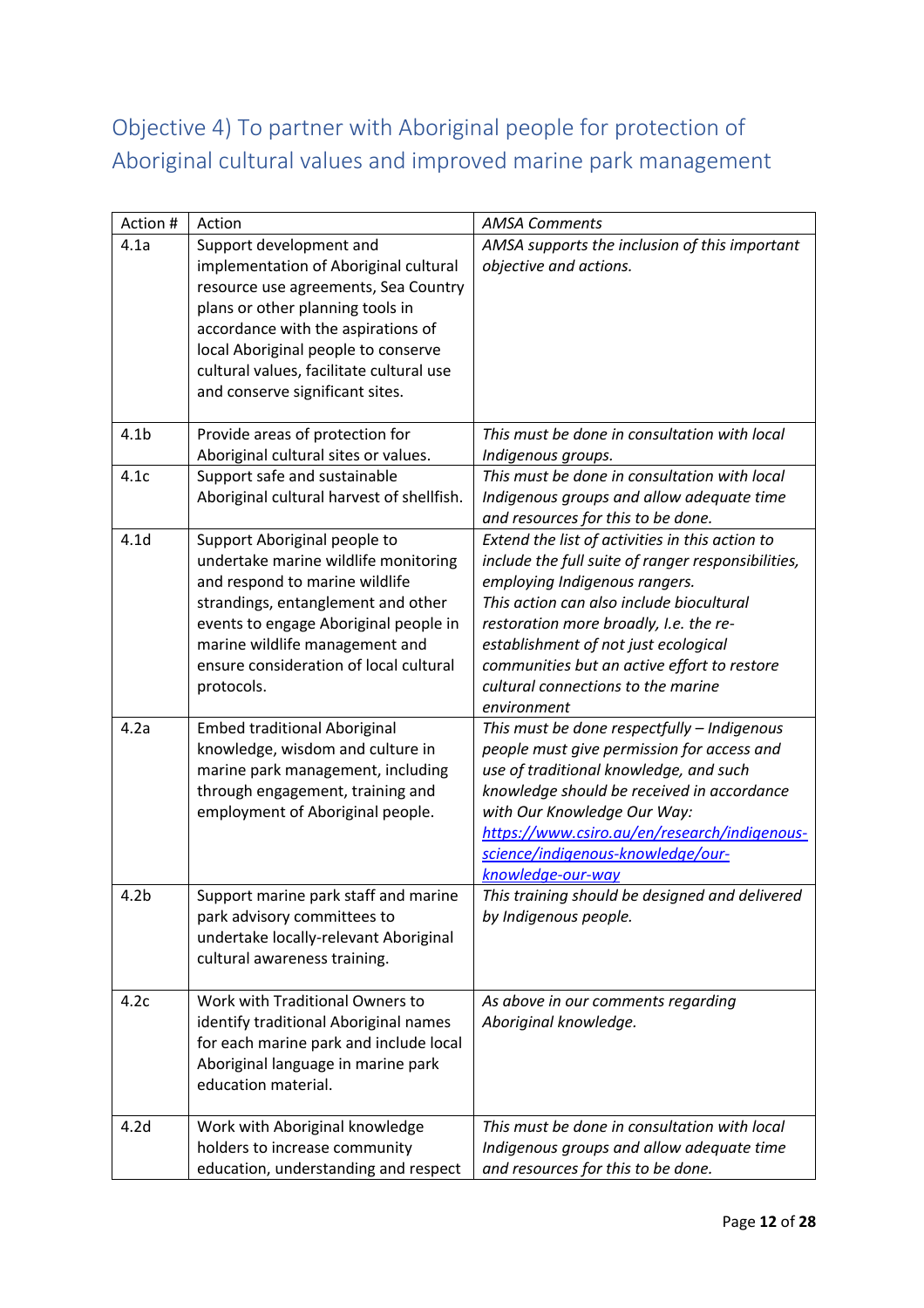|       | for Aboriginal cultural values for Sea<br>Country and threats to those values.                                     |                                                                                                                                 |
|-------|--------------------------------------------------------------------------------------------------------------------|---------------------------------------------------------------------------------------------------------------------------------|
| S4.1g | Develop site management plans to<br>protect significant Aboriginal cultural<br>sites at Red Rock and Moonee Creek. | This must be done in consultation with local<br>Indigenous groups and allow adequate time<br>and resources for this to be done. |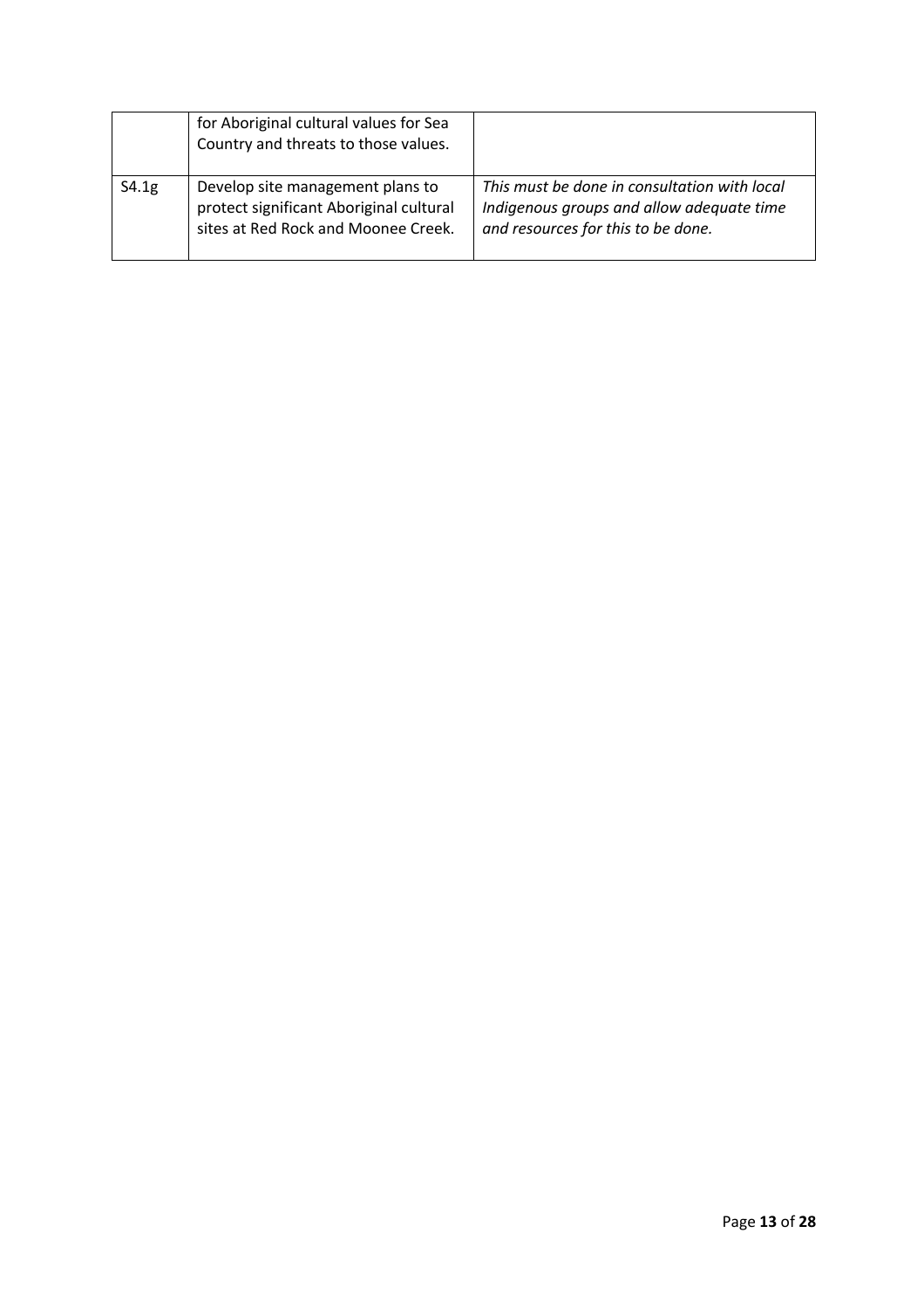# Objective 5) To improve access and opportunity for enhanced social, cultural and economic values from marine parks

| Action #  | Action                                 | <b>AMSA Comments</b>                                                                          |
|-----------|----------------------------------------|-----------------------------------------------------------------------------------------------|
| 5.1a      | Work with local stakeholders to map    | If the plan is to aim for win-win, the action                                                 |
|           | and improve the network of formal      | should also mention minimising environmental                                                  |
|           | boat and watercraft launching, fish    | impacts from boat ramp activities, including                                                  |
|           | cleaning, boat storage and boat        | traffic impacts in surrounding areas. The                                                     |
|           | maintenance facilities in marine       | objective should therefore be written as                                                      |
|           | parks to facilitate access for         | "facilitate access whilst minimising                                                          |
|           | powered and unpowered watercraft       | environmental impact".                                                                        |
|           | and ensure facilities best meet local  |                                                                                               |
|           | needs.                                 |                                                                                               |
| 5.2a      | Map and maintain commercial            | As above, the objective should not just be                                                    |
|           | fishing and aquaculture access         | increasing or securing access, but should also                                                |
|           | points, including travel routes, boat  | include minimising impacts for example of                                                     |
|           | ramps and beach access points.         | cleaning stations, anchoring, damage to                                                       |
|           |                                        | seagrass from propellors, wash impacts etc. See                                               |
|           |                                        | next comment regarding the appropriateness of                                                 |
|           |                                        | commercial activities in general in MPAs.                                                     |
| $5.2b$ -h | Various commercial fishing and         | The IUCN Guidelines for Marine Protected Areas                                                |
|           | aquaculture activities within Marine   | state that industrial-scale activities are                                                    |
|           | Parks                                  | incompatible with all categories of MPA:                                                      |
|           |                                        | "Any industrial activities and infrastructural                                                |
|           |                                        | developments (e.g. mining, industrial fishing, oil                                            |
|           |                                        | and gas extraction) are not compatible with                                                   |
|           |                                        | MPAs and should be excluded from such                                                         |
|           |                                        | areas"                                                                                        |
|           |                                        | Ref: Day, J., et al. (eds.) (2019).                                                           |
|           |                                        | See Addendum to this report for an analysis of                                                |
|           |                                        | the emphasis in the Draft Plan regarding<br>support for, vs the threat of, commercial fishing |
| 5.4a      | Enhance access and opportunity for     | The IUCN Guidelines for Marine Protected Areas                                                |
|           | outdoor recreation in and adjacent     | state that industrial-scale infrastructure                                                    |
|           | to marine parks, including kayaking,   | developments (potentially, in this case, large-                                               |
|           | canoeing, snorkelling, scuba diving    | scale artificial reefs) are incompatible with all                                             |
|           | and walking facilities and             | categories of MPA. Ref above.                                                                 |
|           | infrastructure such as access points,  | Allocation of funding, resources and                                                          |
|           | steps, handrails, launch platforms,    | infrastructure should be allocated fairly                                                     |
|           | snorkel trails and artificial reefs.   | between user categories; currently one group                                                  |
|           |                                        | (recreational fishers) receive exclusive attention                                            |
|           |                                        | in this plan in several actions, whilst other                                                 |
|           |                                        | groups are excluded. This does not have the                                                   |
|           |                                        | appearance of a "balanced approach".                                                          |
| 5.5a      | Support innovative structures and      | This should only be secondary to the primary                                                  |
|           | infrastructure to enhance              | purpose of MPAs - conservation.                                                               |
|           | recreational fishing opportunities,    | See above comments regarding in appropriate                                                   |
|           | including artificial reefs and fishing | infrastructure. The IUCN Guidelines for Marine                                                |
|           | platforms.                             | Protected Areas state that industrial-scale                                                   |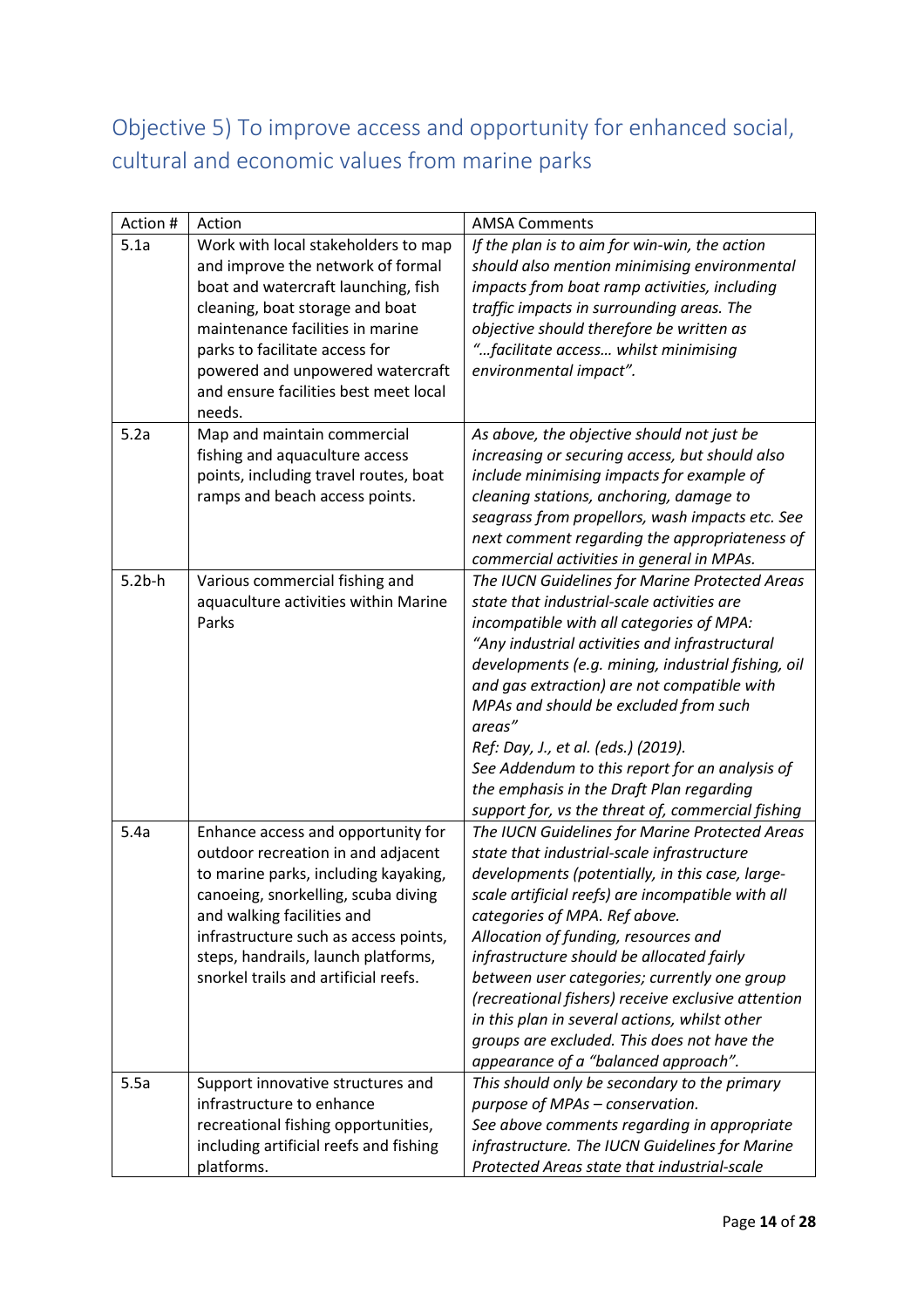|          |                                                                                                                                                                                                                                                                                         | infrastructure developments (in this case, large-<br>scale artificial reefs and other fishing<br>infrastructure) are incompatible with all<br>categories of MPA.                                                                                                                                                                                                                                                                                                                                                                                                                                                                                                                                                                                                                                                                                                                                                                                                                                                                                                                      |
|----------|-----------------------------------------------------------------------------------------------------------------------------------------------------------------------------------------------------------------------------------------------------------------------------------------|---------------------------------------------------------------------------------------------------------------------------------------------------------------------------------------------------------------------------------------------------------------------------------------------------------------------------------------------------------------------------------------------------------------------------------------------------------------------------------------------------------------------------------------------------------------------------------------------------------------------------------------------------------------------------------------------------------------------------------------------------------------------------------------------------------------------------------------------------------------------------------------------------------------------------------------------------------------------------------------------------------------------------------------------------------------------------------------|
| 5.5c     | Enhance access and opportunity for<br>recreational fishing (including<br>spearfishing) practices where they<br>have been identified as a low or<br>minimal threat to habitat and<br>threatened species.                                                                                 | The assertion that recreational fishing, including<br>spearfishing, is a low threat assumes<br>compliance. Adequate funding is therefore<br>required to ensure that non-compliance is<br>detected and acted upon. For example see<br>Harasti, D., et al. (2019).                                                                                                                                                                                                                                                                                                                                                                                                                                                                                                                                                                                                                                                                                                                                                                                                                      |
| 5.5e     | Undertake research to identify the<br>social objectives, wellbeing,<br>satisfaction, cultural values and<br>economics of recreational<br>fishing in marine parks and promote<br>these values to enhance<br>understanding between marine park<br>users.                                  | AMSA is concerned that recreational fishing is<br>being prioritised and disproportionately<br>allocated high resources in this plan.<br>See Addendum to this report for an analysis of<br>the emphasis in the Draft Plan regarding various<br>recreational activities, values and threats.<br>Recreational fishing is one of many important<br>social activities conducted in MPAs. A recent<br>study of selected sites in central NSW, 2/3 of<br>which were in MPAs, found that recreational<br>fishing was undertaken by 15% of coastal users,<br>vs swimming (47%), snorkeling (24%) and<br>SCUBA diving (22%) for example (Turnbull, J. W.<br>et al. (2020).).<br>How can action 5.5e be considered "win-win"<br>for all park users, or a "balanced approach"<br>unless it is expanded to all recreational<br>activities, for example understanding the<br>economic value and wellbeing derived from<br>swimming, snorkeling and diving?<br>Plan actions such as research to understand<br>social values, and funding should be distributed<br>fairly across all user categories. |
| 5.6c     | Require marine park consent for<br>organised fish feeding to allow<br>consideration of risk to community<br>safety, prohibit discard of fish<br>cleaning waste in areas used for<br>diving, snorkelling, swimming and<br>surfing and prohibit organised shark<br>attraction activities. | Fish feeding should not be permitted in any<br>sanctuary zones                                                                                                                                                                                                                                                                                                                                                                                                                                                                                                                                                                                                                                                                                                                                                                                                                                                                                                                                                                                                                        |
| $5.7a-b$ | Identify priority tourism precincts,<br>infrastructure and needs in each<br>marine park.                                                                                                                                                                                                | AMSA supports tourism activities in MPAs<br>however they must pass the test of not being<br>incompatible with the primary goal of MPAs:<br>"to conserve the biological diversity, and<br>maintain ecosystem integrity and ecosystem<br>function, of bioregions in the marine estate"<br>(plan p 11).                                                                                                                                                                                                                                                                                                                                                                                                                                                                                                                                                                                                                                                                                                                                                                                  |
| 5.7c     | Undertake a risk assessment to<br>inform development of a policy on                                                                                                                                                                                                                     | Cruise ship movement, mooring and associated<br>infrastructure is an industrial-scale impact and                                                                                                                                                                                                                                                                                                                                                                                                                                                                                                                                                                                                                                                                                                                                                                                                                                                                                                                                                                                      |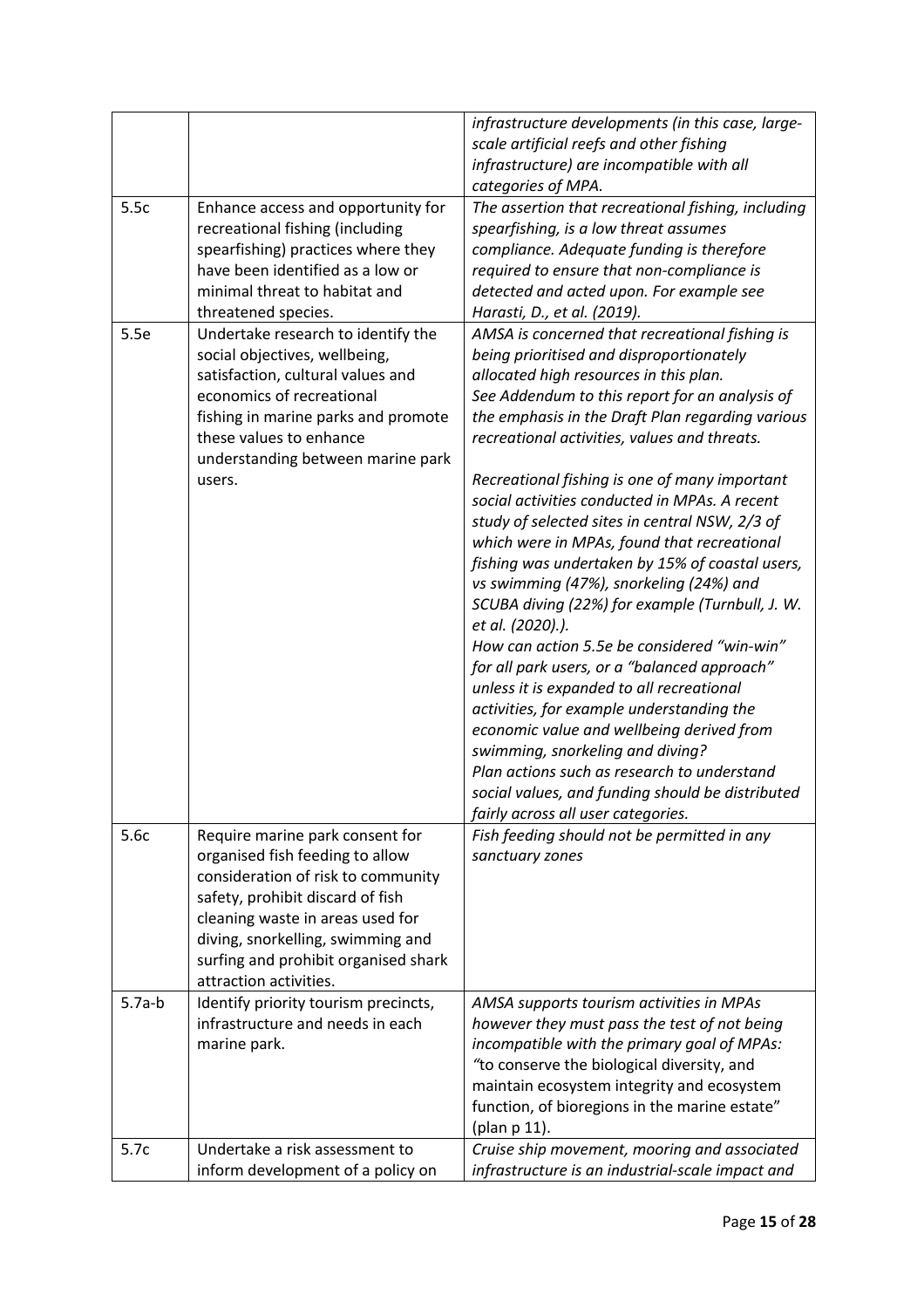| sustainable cruise ship visitation in<br>NSW marine parks. | is therefore incompatible with all levels of<br>protection in MPAs, according to IUCN |
|------------------------------------------------------------|---------------------------------------------------------------------------------------|
|                                                            | quidelines.                                                                           |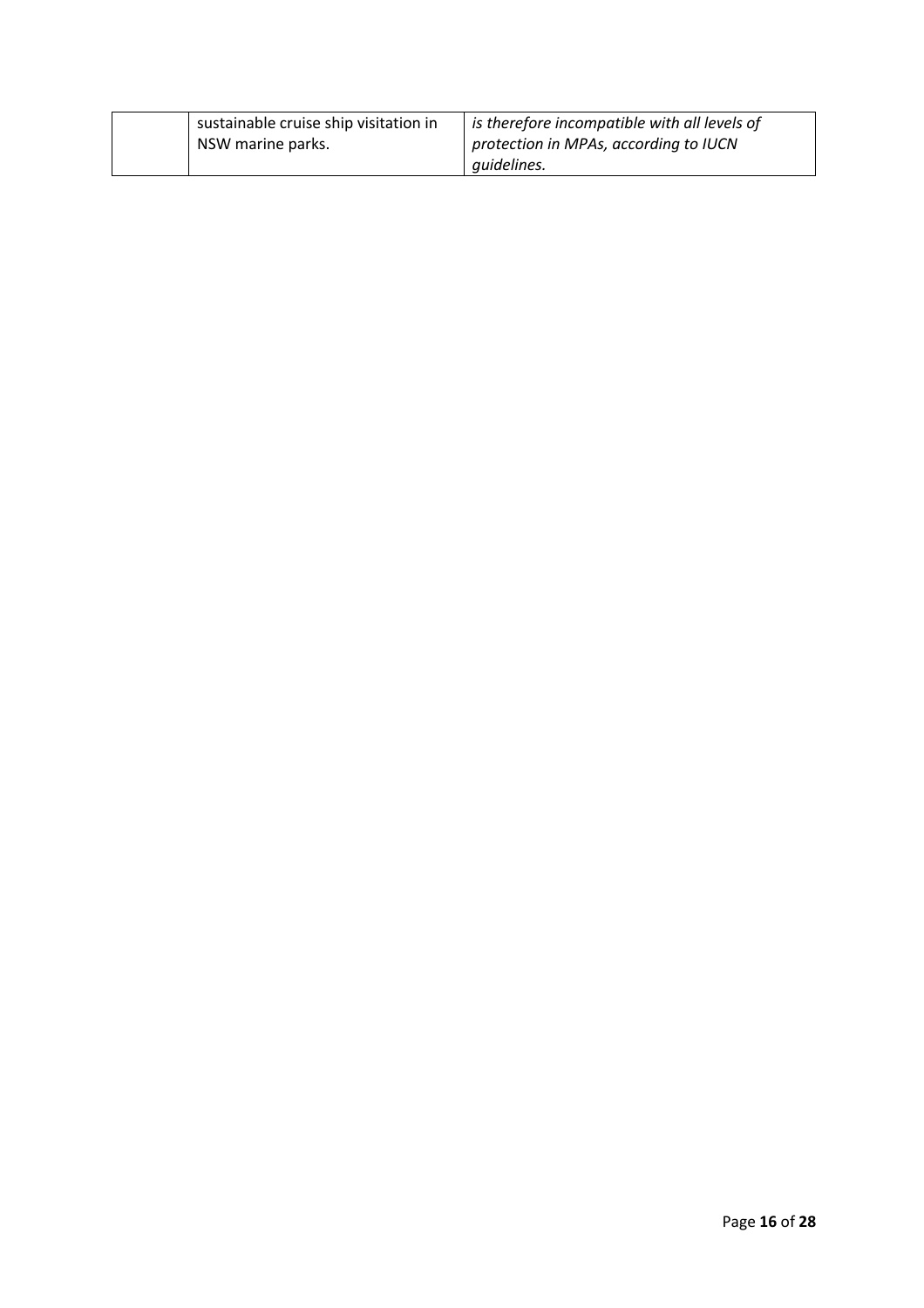# Objective 6) To support evidence-based, inclusive and effective decision-making and marine park management

| Action #         | Action                                  | <b>AMSA Comments</b>                                      |
|------------------|-----------------------------------------|-----------------------------------------------------------|
| $6.1b$ , d       | Identify opportunities for citizen      | We support this action and highlight that it is           |
|                  | science to fill priority knowledge      | long overdue, yet it is essential to understand           |
|                  | gaps.                                   | whether MPAs are delivering on objectives.                |
|                  | Develop a marine park network           | This action must not rely on citizen science to           |
|                  | monitoring plan to ensure               | replace activities that should be professionally          |
|                  | appropriate research, monitoring and    | conducted and managed, and provided there is              |
|                  | metrics are in place to assess delivery | adequate government funding made available                |
|                  | of marine park management               | to support citizen science monitoring activities,         |
|                  | objectives across the network.          | including training and certification of                   |
|                  |                                         | volunteers, and out of pocket expenses.                   |
| 6.1c             | Identify areas to provide sites for     | We support this action. Scientific reference              |
|                  | scientific research.                    | sites require sanctuary (IUCN I or II) level              |
|                  |                                         | protection as a minimum. This should be                   |
|                  |                                         | acknowledged in the plan generally, and in the            |
|                  |                                         | supporting statement.                                     |
| 6.1g             | Develop a robust data system for        | A major gap in understanding fishing pressure             |
|                  | marine park permitting to improve       | is lack of data on recreational catch and effort.         |
|                  | understanding of social, cultural and   | Any permitting system inside MPAs should                  |
|                  | economic values and explore             | include measures to gather data to understand             |
|                  | opportunities to streamline reporting   | catch and compliance in aggregate.                        |
|                  | across NSW and Commonwealth             |                                                           |
|                  | marine parks.                           |                                                           |
| 6.2 <sub>b</sub> | Identify areas to provide sites for     | Current levels of sanctuary zone in the MPA               |
|                  | education.                              | network are insufficient to support the                   |
|                  |                                         | conservation of biodiversity, let alone social            |
|                  |                                         | activities such as education. AMSA's position is          |
|                  |                                         | that MPAs should include at least 30%                     |
|                  |                                         | sanctuary zone in order to conserve                       |
|                  |                                         | biodiversity, and this level is therefore also a          |
|                  |                                         | baseline that should be met before considering            |
|                  |                                         | such areas for other potentially impacting<br>activities. |
| 6.2c             | Develop and implement best-practice     | Best practices should be developed using peer-            |
|                  | guidelines and case studies for         | reviewed literature as a priority, if available.          |
|                  | common                                  | Other forms of knowledge are also valuable,               |
|                  | activities within marine parks to       | however sources and evidence should be                    |
|                  | conserve values and manage threats.     | transparent and traceable.                                |
| 6.2e             | Develop a strategic, innovative and     | One of the main issues with compliance is lack            |
|                  | risk-based compliance strategy for      | of resources allocated to compliance staff and            |
|                  | the marine park network.                | activities - this must be addressed as part of            |
|                  |                                         | any strategic plan.                                       |
| 6.3a             | Engage key stakeholders in marine       | Advisory committee recommendations and                    |
|                  | park management by continuing to        | advice should be formally documented, and                 |
|                  | operate a marine park advisory          | management and decision-makers should be                  |
|                  | committee for each marine park.         |                                                           |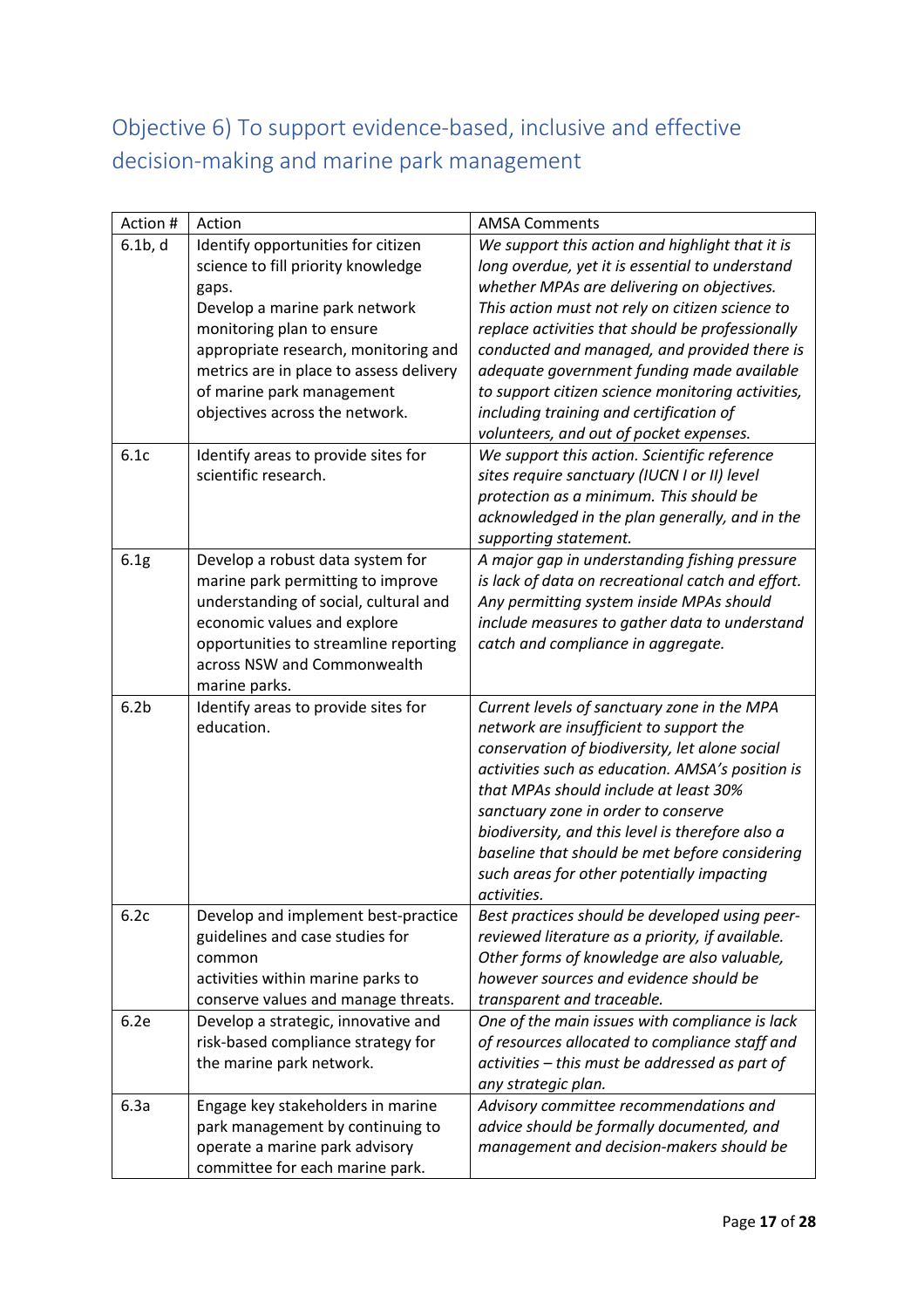|          |                                                                                                                                                                                                                                                                                                                | required to give evidence-based rationale for<br>any decisions that go against such advice.<br>Wherever engagement and consultation take<br>place, they should be transparent and the<br>results should be publicly reported in order to<br>respect the efforts of stakeholders and<br>encourage their continued engagement.<br>AMSA requests formal acknowledgement as an<br>advisory body to the marine park management<br>process and strategy. AMSA is the peak body<br>representing marine scientists in NSW. Marine<br>scientists are a key stakeholder of MPAs, both<br>as producers of research that guides marine<br>park management and design, and as users of<br>marine parks particularly sanctuary zones as<br>reference areas. |
|----------|----------------------------------------------------------------------------------------------------------------------------------------------------------------------------------------------------------------------------------------------------------------------------------------------------------------|-----------------------------------------------------------------------------------------------------------------------------------------------------------------------------------------------------------------------------------------------------------------------------------------------------------------------------------------------------------------------------------------------------------------------------------------------------------------------------------------------------------------------------------------------------------------------------------------------------------------------------------------------------------------------------------------------------------------------------------------------|
| $6.4a-c$ | Undertake a risk assessment to allow<br>low impact activities to operate under<br>a code of conduct or exempt and<br>complying criteria rather than a<br>marine park permit, including<br>consideration of some education,<br>research, tourism, filming, event and<br>Aboriginal cultural fishing activities. | AMSA supports streamlining access and<br>compliance in marine parks, particularly to<br>enable research to be more efficiently<br>conducted in marine parks. Streamlining should<br>not, however, provide an excuse to<br>compromise on the primary purpose of MPAs;<br>the conservation of biodiversity and the<br>maintenance of ecosystem integrity and<br>function. These must be backed by sufficient<br>regulation, enforcement and monitoring to<br>effectively enable their achievement.                                                                                                                                                                                                                                              |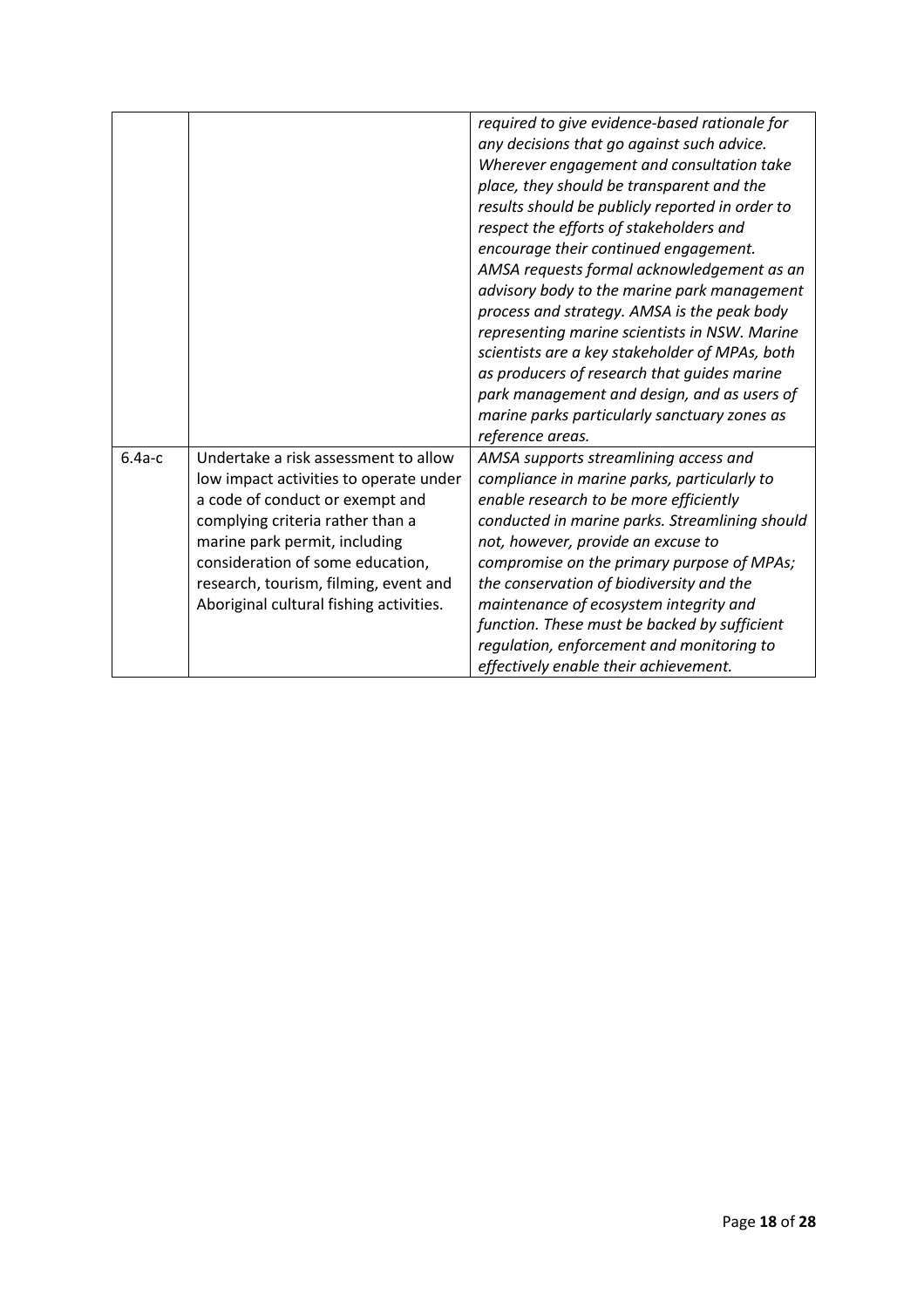December 2019



# **Position Statement on Marine Protected Areas (MPAs)**

### **1. Summary**

- 1.1. AMSA endorses MPAs as vital to the conservation of Australia's marine biodiversity and biomass and to meet Australia's international obligations.
- 1.2. MPAs should be designed based on sound scientific principles, to achieve a Comprehensive, Adequate and Representative (CAR) network of marine protection.
- 1.3. MPAs with at least 30% sanctuary (no-take) zone are the most effective and therefore the preferred design option.
- 1.4. In addition, MPAs should be effectively enforced and managed, left in place for a decade or more, large in size and located to maximise their ecological benefits.
- 1.5. AMSA supports a balanced approach to managing multiple uses of the resources of marine social-ecological systems which engages all stakeholders, including scientists, and partners with traditional owners.
- 1.6. MPAs are an integral part of ecosystem-based fisheries management.
- 1.7. MPA management should include a published management plan with goals, performance measures, monitoring programs and adequate resourcing.

### **2. Who does AMSA represent?**

- 2.1. The Australian Marine Sciences Association (AMSA) is Australia's largest professional association of marine scientists with more than 700 members nationally.
- 2.2. Our Mission Statement is *Advancing marine science in Australia*.
- 2.3. Our objectives are:
	- *To promote, develop and assist in the study of all branches of marine science in Australia, and*
	- *To provide for the exchange of information and ideas between those concerned with marine science by means of publications, meetings, symposia and such other methods as may be considered appropriate.*
- 2.4. Marine scientists are not only participants in developing MPAs through delivering scientific information and advice; they are also a key stakeholder group since they use the marine environment for scientific research. AMSA wishes to emphasise the importance of this dual role for marine scientists and, as such, they should be included as key stakeholders in MPA consultation processes.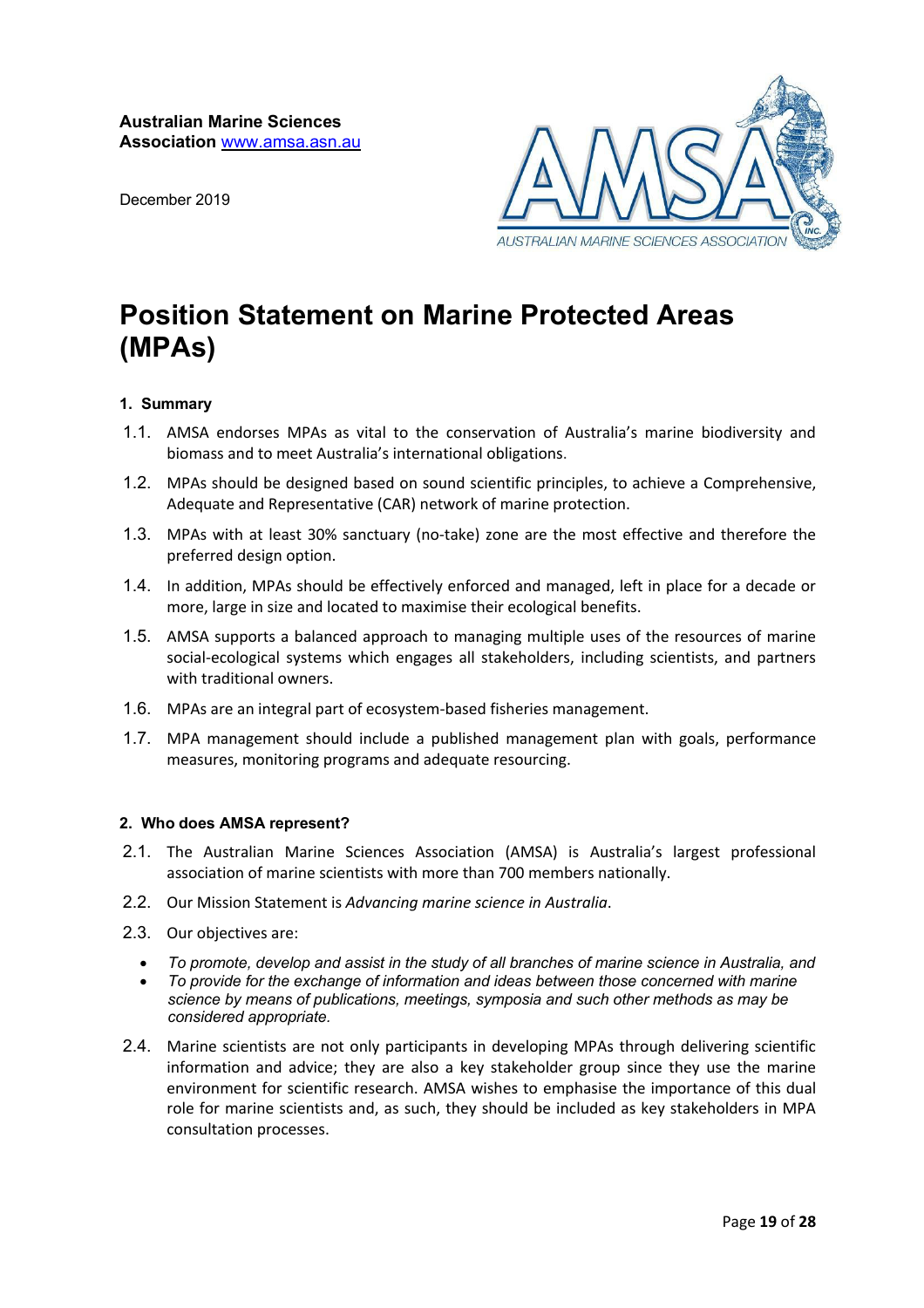### **3. Australia's Obligations**

- 3.1. Australia is a party to the *United Nations Convention on Biological Diversity (1992).* The convention's 2011-2020 strategic plan urges party states to conserve, by 2020, 10 per cent of their coastal and marine areas.
- 3.2. The Australian (Commonwealth) Government, and all State and Territory Governments, are committed to the development of a National Representative System of Marine Protected Areas (NRSMPA) which is Comprehensive, Adequate and Representative (CAR).
- 3.3. This commitment has significant implications, as Australia's marine EEZ covers over 13.86 million  $km^2$  and is the third largest in the world (Symonds, Alcock, & French, 2009).

### **4. What are marine protected areas?**

- 4.1. Marine protected areas (MPAs) are areas of the ocean or coastal seas, securely reserved and effectively protected from a range of local threats through a mixture of regulations, including spatial restriction of certain activities. The level of protection and the intent of protection may both vary. The Great Barrier Reef Marine Park (GBRMP) in Queensland is an example of a large multiple-use, multi-zone MPA 344,000 km<sup>2</sup> in size, of which around  $2/3$  is open to fishing and 1/3 fully protected (GBRMPA, 2019). MPAs can also be small with impacts on a local scale, such as Cabbage Tree Bay Aquatic Reserve in Sydney, which is just 0.2  $km^2$  in size and 100% sanctuary zone (Turnbull et al., 2018).
- 4.2. Sanctuary zones, also known as fully-protected areas, marine national parks or no-take zones, prohibit all extractive (fishing) activities and the use of fishing gear, and may allow some level of non-extractive activity such as diving and boating. Partially-protected areas prohibit some fishing activities but allow others, for example may prohibit spearfishing but allow line fishing. Sanctuary zones correspond generally with IUCN categories I to II, and partially-protected areas correspond with categories IV to VI, although specific MPA rules may vary (Day et al., 2012).
- 4.3. Australia's MPAs conserve biodiversity across three major oceanic systems; the Pacific, Indian and Southern Oceans. This includes flora and fauna across a broad range of latitudes, and from estuarine to abyssal depths. These marine ecosystems are:
	- characterised by high endemism, particularly in the southern temperate zone;
	- less perturbed when compared to many other places in the world;
	- highly diverse; and
	- often poorly understood and documented (Evans, Bax, & Smith, 2017).

### **5. Threats to Australia's marine biodiversity**

5.1. Australia's, and the world's, marine biodiversity faces five major threats, which can often act together. Ranked in order from highest to lowest historical impact in marine systems, these are (Diaz et al., 2019):

**1. direct exploitation / fishing**: both from commercial and recreational fishing sectors, with attendant by-catch problems, as well as illegal, unregulated and unreported fishing;

**2. habitat loss**: caused by coastal development such as dredging as well as from fishing gear, especially bottom trawling. Damage includes the destruction or modification of coral reefs, vulnerable benthic ecosystems, seagrass meadows, mangroves, coastal foreshores (including coastal wetlands and estuaries) and loss of connection with the ocean;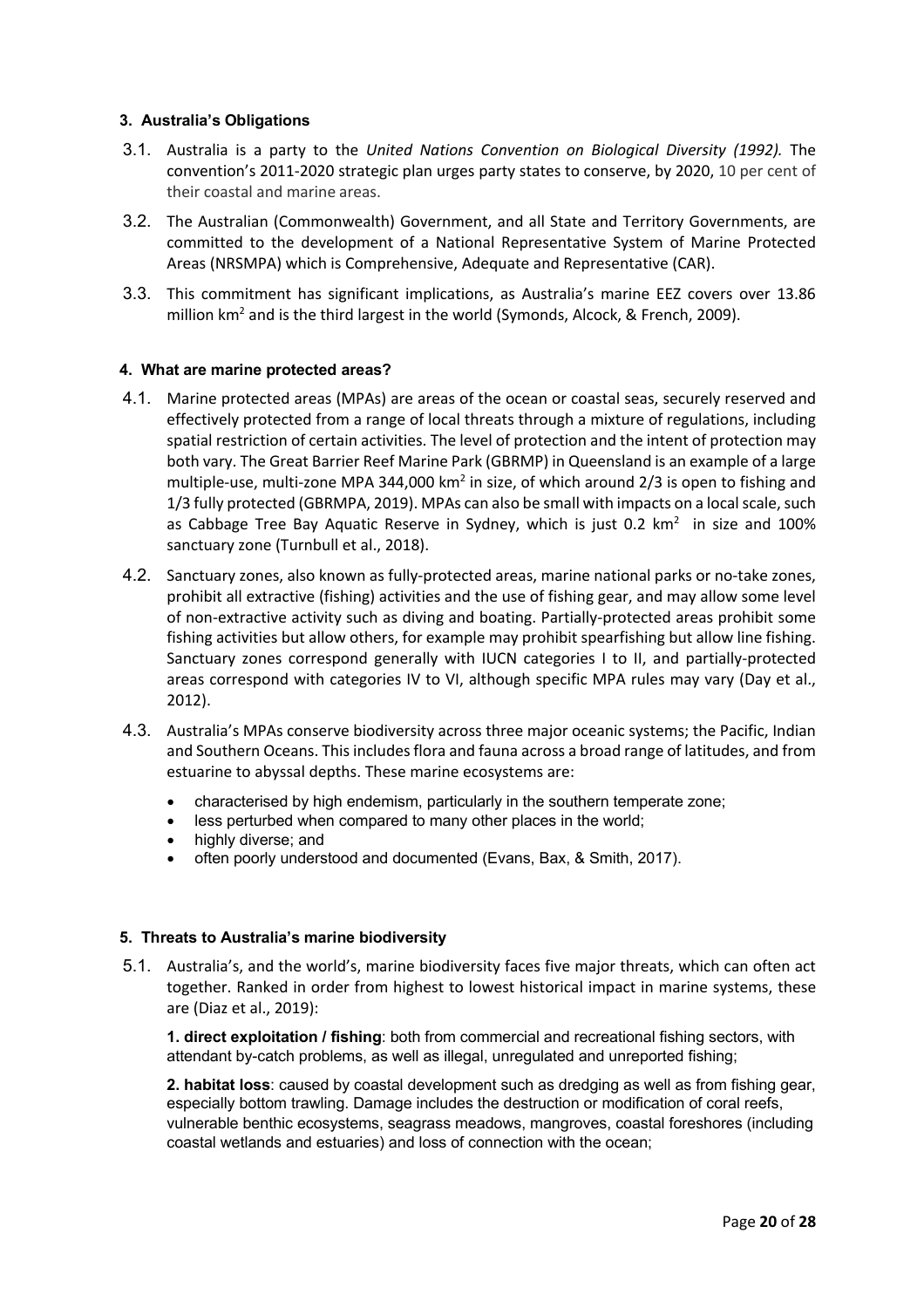**3. climate change**: increased atmospheric carbon dioxide and other gases leading to global temperature increase and other impacts, resulting in changes to oceanic temperatures, acidity, patterns of water movement (including currents, eddies and fronts), storminess and raised sea levels;

**4. pollution**: both in-sea and land-based, diffuse and point source, which include nutrients, sediments, plastic litter, noise, hazardous and radio-active substances; and ghost fishing and entanglement of wildlife from discarded and lost fishing gear; microbial pollution and trace chemicals such as carcinogens, endocrine-disruptors, and info-disruptors; and

**5. invasive species** especially those introduced by vessel ballast water and hull fouling, or by population explosion of native invasive species often as a consequence of other threats.

### **6. What are the benefits of MPAs?**

- 6.1. MPAs assist in maintaining healthy ecosystems. Important values and services provided by these ecosystems include the supply of seafood, passive and active recreational opportunities, culture, education, the regulation of coastal climate and habitats, and dilution and assimilation of wastes including greenhouse gases (Wescott & Fitzsimons, 2016). Accordingly, the health and wellbeing of coastal communities can depend heavily on healthy marine ecosystems.
- 6.2. MPAs serve six main functions, not all of which necessarily apply simultaneously:
	- to protect biodiversity and ecosystem function, including the processes on which biodiversity depends;
	- to assist in maintaining ecosystem services;
	- to provide scientific benchmarks against which anthropogenic modifications to ecosystems and environments can be monitored and evaluated;
	- to protect cultural, recreational, spiritual, educational and scientific values;
	- to protect from disturbance into the future, representative habitats and species for both their intrinsic value and intergenerational equity.
	- to enhance fishery production outside sanctuary zone boundaries.
- 6.3. All Australian States endorsed the National Strategy for the Conservation of Australia's Biological *Diversity* in 1996. This strategy acknowledges the intrinsic value of our biodiversity.
- 6.4. *Key scientific results*

The key scientific results from studies of MPAs are listed below and are strongly supported by over one thousand peer-reviewed scientific papers beyond those cited here.

- Well-planned, managed and enforced sanctuary (no-take) zones (IUCN category I and II) are essential to marine science, with numerous scientific benefits particularly as proxies for controls on a planet where human impacts are ubiquitous (Ballantine, 2014).
- To be effective MPAs need at least four, and preferably all five of the NEOLI criteria (Edgar et al., 2014):
	- No-take (sanctuary zone)
	- Effectively enforced and managed
	- Old (in place for 10 years or more)
	- Large (100  $km^2$  or more) and
	- Isolated from other areas, for example by expanses of sand or deep water
- Small MPAs, whilst inferior to large MPAs, can have positive effects on a local scale if they are sanctuary zone, located in sheltered areas with complex habitat, and supported by the local community (Turnbull et al., 2018).
- Effective MPAs generally enable higher fish biodiversity, biomass and abundance of large (20 cm+) and fishing targeted species (Edgar et al., 2014; Malcolm et al., 2018; Turnbull et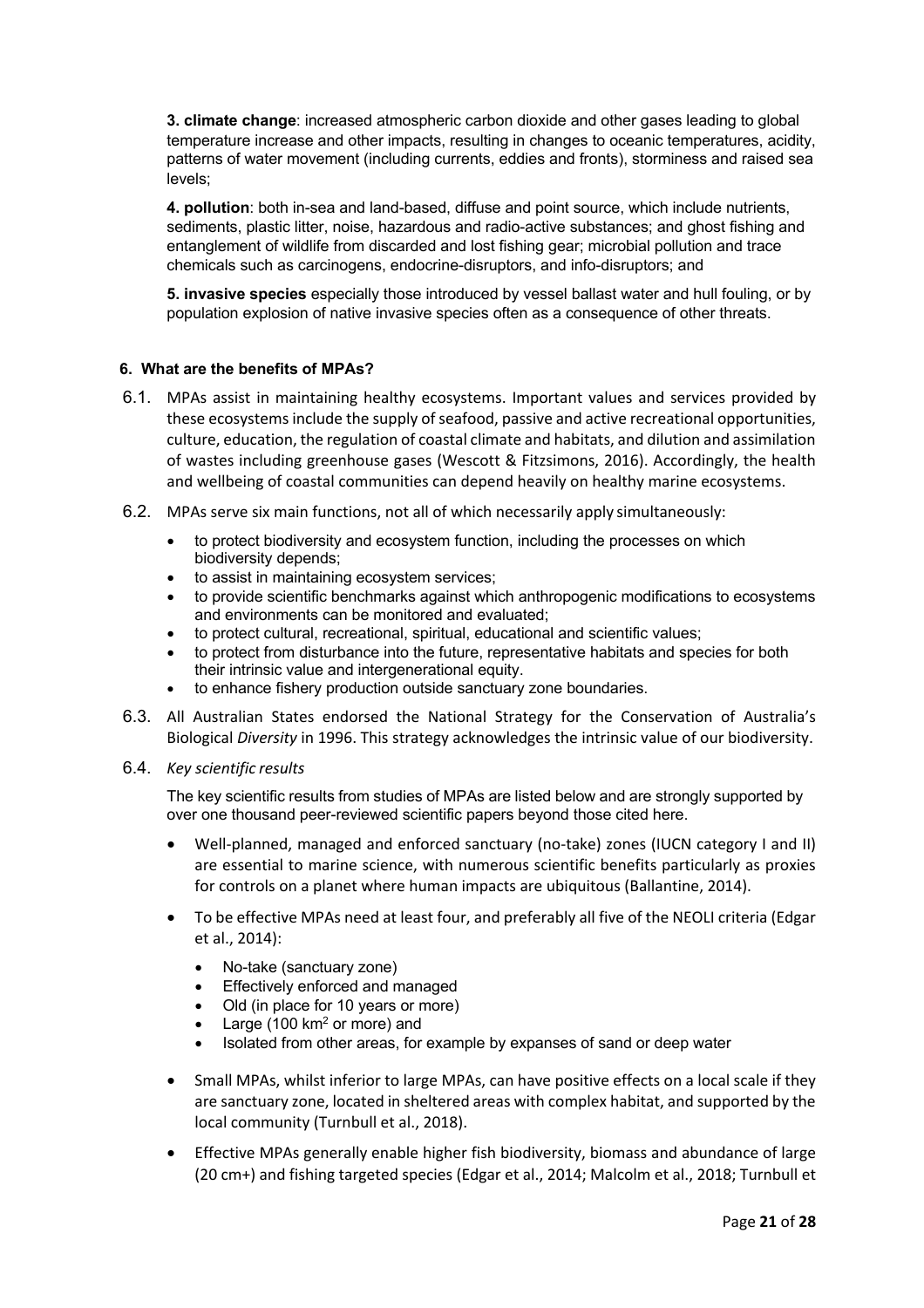al., 2018).

- The evidence regarding the effectiveness of partial protection (allowing some fishing activities but not others) is varied, ranging from no benefit compared to unprotected areas (Malcolm et al., 2018; Turnbull et al., 2018) to limited benefits for targeted fish species (Harasti et al., 2018; Zupan et al., 2018). Partial protection may be warranted for socioeconomic or political, rather than ecological or scientific reasons (Sciberras et al., 2015), however sanctuary zones should be the priority in order to maximise the ecological effectiveness of limited management budgets (Edgar, 2017; Edgar et al., 2019).
- Whilst MPAs are primarily a tool for conservation of biodiversity, MPAs can also confer fishery benefits particularly when combined with other fisheries management tools in support of Ecosystem-Based Management (EBM) (Halpern et al., 2010), and when MPAs are designed as a network of well-connected zones that allow for recruitment spillover (Harrison et al. 2012).
- Recreational fishers generally support sanctuary zones in MPAs, and this support increases with MPA age as aesthetic, fishery and other benefits become apparent (Navarro et al. 2018).

### **7. AMSA's position on MPAs**

7.1. AMSA endorses MPAs as vital for the conservation of Australia's marine biodiversity and biomass.

### 7.2. **Planning**

- AMSA endorses the government's National Representative System of Marine Protected Areas (NRSMPA) and encourages its timely implementation. AMSA stresses the importance of utilising MPA planning principles as set out in several important government documents, for example, The Strategic Plan of Action for the National Representative System of Marine Protected Areas 1999 and Australia's Oceans Policy 1998.
- AMSA supports improved coordination between Federal, State and Territory governments in the design of the NRSMPA. There is a need to ensure adequate protection of those ecosystems and species at a national scale, particularly those situated near or crossing jurisdictional boundaries.
- AMSA endorses the primary goal of the NRSMPA 'to establish and manage a comprehensive, adequate and representative (CAR) planning approach for protection of Australia's marine biodiversity'.
- AMSA encourages the inclusion of more shelf, slope, canyon and canyon head areas within existing and future MPA networks, and increasing the use of no-take sanctuary (rather than partial) protection as the main tool to achieve high-quality conservation outcomes.
- In addition to following the CAR approach and NEOLI criteria, AMSA recommends that MPAs are part of systematic regional networks based on bioregional assessments. It is essential that the selection and design processes for MPAs be guided by sound scientific principles and advice.
- AMSA supports multiple use of the marine environment and strongly supports a protective mix in MPAs that includes at least 30% sanctuary zone. Multiple use, through the incorporation of some partially-protected areas, enables sustainable harvesting opportunities to occur while at the same time optimising biodiversity conservation and ecosystem function in sanctuary zones.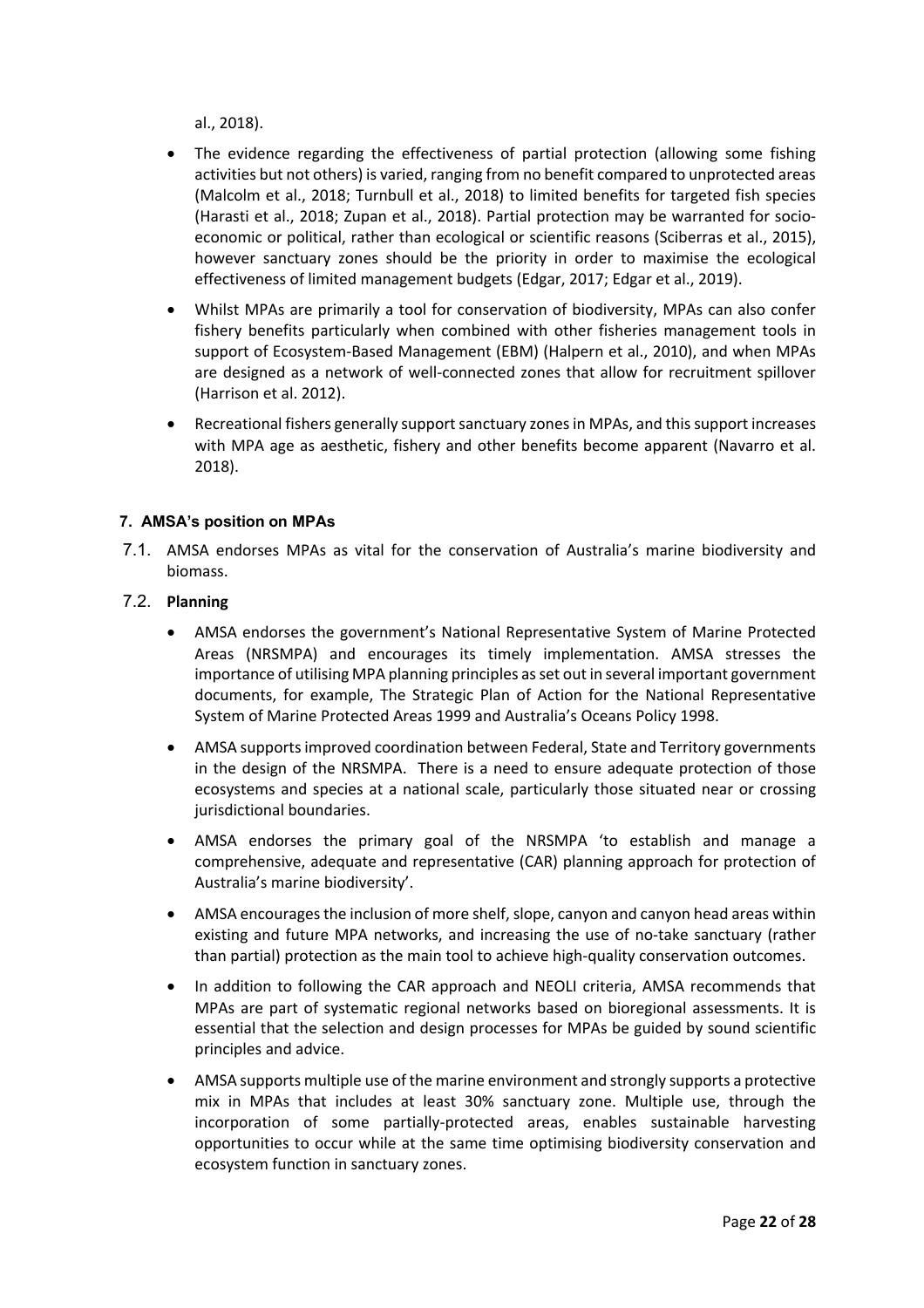- National and State MPA targets are most useful when part of a systematic regional conservation plan. Where detailed planning has not been undertaken, the minimum requirement to fulfil Australia's international agreements of effective conservation is to protect all major marine ecosystems, with an initial target of at least 10% of all habitat types under full sanctuary protection.
- AMSA considers that a figure of 10% sanctuary protection would slow but not prevent loss of biodiversity. At least 30% sanctuary zone protection for each habitat is necessary to achieve substantial and sustained biodiversity conservation benefits (Green et al., 2014; O'Leary et al., 2016) including restoration of depleted populations and threatened species.
- Rare, threatened and vulnerable ecosystems, communities or populations, breeding aggregations, and migration choke points should be provided with greater protection (Green et al., 2014). When these species, ecosystem, or habitat types are critically endangered, AMSA recommends 100% protection within sanctuary zones.
- Both MPA plans and networks should replicate habitats in at least three reserves and incorporate connectivity (minimum size, spacing, compact shapes encompassing whole ecological units) (Green et al., 2014) to maximise resilience to external shocks.
- When an MPA is declared, AMSA supports the development of clearly articulated aims and performance measures for the MPA, and that management resources are allocated at a scale appropriate to the size of the MPA.
- AMSA supports the role and importance of extensive stakeholder consultation during MPA planning (Giakoumi et al., 2018). Stakeholders should be able to provide a variety of management inputs including both baseline information on ecosystem values and usage, and preferences for the placement of different spatial zones and other management options.
- AMSA supports government partnerships with traditional owners in planning and managing MPAs.
- The selection of MPA planning options must be framed within Australia's national and international commitments to the protection of biodiversity. It is essential that alternative options, provided to, or collected from, stakeholders do not compromise the fundamental goals, and essentially science-based design principles of the network.
- While most attention has focused on the ecological and fisheries values of MPAs, AMSA encourages the creation of MPAs to protect sites of heritage, cultural, geological, or physical oceanographic significance.

### 7.3. **Monitoring and research**

- AMSA strongly supports evidence-based MPA decision making from the best available science. Australia's marine systems remain poorly studied and improved knowledge and long-term data sets are needed to better understand and monitor Australia's marine environment, habitats and biodiversity, and develop adaptive management solutions for the most pressing threats.
- Well-designed scientific monitoring programs should be part of all MPA planning and management. Baseline monitoring preferably before, or at least at the time of MPA creation, is a vital tool for the study of long-term MPA effects, to assess the performance of the protected area, and to detect impacts or changes.
- AMSA endorses the free and open publication of monitoring and research results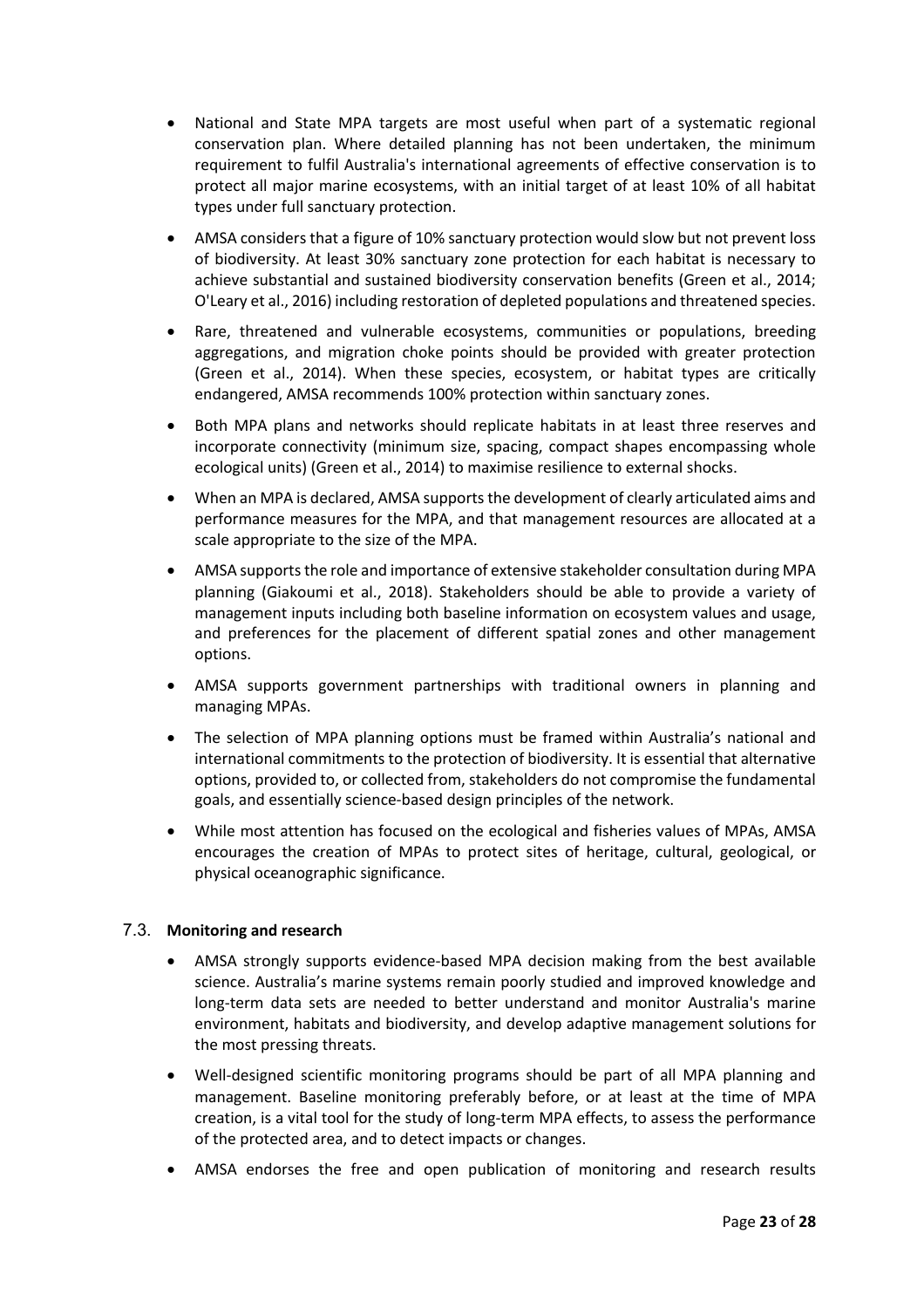regarding MPAs, following peer-review, in recognised scientific journals.

- Monitoring data from MPAs also helps our ability to manage the wider marine environment. In particular, sanctuary zone MPAs provide reference or control sites for both fisheries and conservation research. MPAs are therefore an essential part of broader research programs.
- Australia lacks an up-to-date, consolidated reporting mechanism on MPAs. The Collaborative Australian Protected Area Database 2016 (CAPAD), maintained by the Commonwealth, lacked comprehensive information on State marine protected areas. Further, the database lacks reporting on the extent of protection of marine habitat, ecosystem, geomorphic province, or even bioregion. These are important gaps and should be addressed at a national scale by the Commonwealth Government as a matter of urgency.
- Australia's marine environment has been impacted by a range of human activities. AMSA considers that the cumulative impact of multiple stressors on the marine environment constitutes a key knowledge gap not adequately addressed by existing scientific programs. A quantitative assessment of cumulative human impacts is required to underpin comprehensive evidence-based decision making related to MPAs.

### 7.4. **Fisheries**

- Good fisheries management is essential for the sustainable use of marine resources and the protection of marine biodiversity. AMSA recognises that MPAs are complementary to other methods, such as input and output controls, for well-managed fisheries.
- AMSA supports improved fisheries management in conjunction with the development of MPA networks in the context of Ecosystem-Based Management. For example, MPAs enable research into key processes (growth, mortality, recruitment) in the absence of harvest pressure.
- AMSA strongly supports greater cooperation, integration and collaboration between scientists and managers working in ecology, conservation and fisheries management.
- AMSA supports the incorporation of Social-Ecological Systems approaches in order to understand and manage the relationships between humans and marine ecosystems.
- The establishment of sanctuary zone MPAs may result in displacing fishing effort to other areas, which may have negative impacts. To avoid effort transfer, MPA designation should be accompanied by appropriate reductions in overall fishing effort or catch for affected fisheries, particularly those which are at, or near, full exploitation levels.
- AMSA acknowledges that the extent of impact, and the process of fishing effort displacement from MPAs to other sites (particularly for recreational fisheries) is poorly understood. More research into this issue is needed.
- AMSA endorses the use of structural adjustment packages to buy out and retire fishing effort from industry following establishment of MPAs. These packages are designed to avoid displacement of fishing effort and, also, where MPAs remove substantial and valuable legal entitlements, alleviate stakeholders suffering significant financial hardship.
- AMSA supports the wide application of ecosystem-based and precautionary approaches to the management of both commercial and recreational fisheries, both within and outside of MPAs.
- In some cases spatial management provides the only viable option for avoiding overfishing.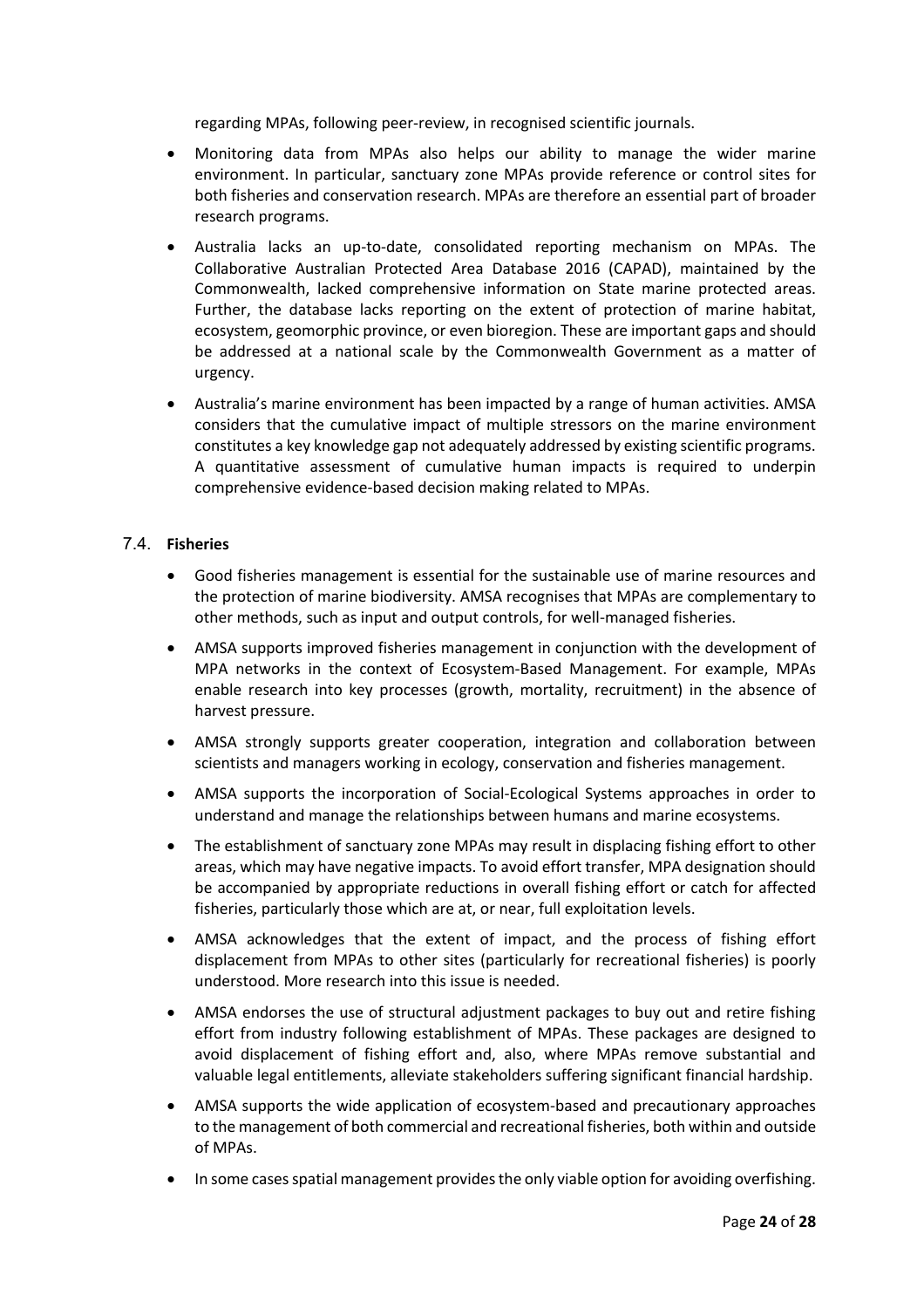For example, there is currently no way to monitor the total catch taken by recreational fishers, which creates a high risk of local over-depletion, especially site-attached target species. Well-managed sanctuary zones ensure that at least one part of a breeding stock is protected from harvest, which can then replenish fished areas in a connected network of MPA zones.

### 7.5. **Management**

- AMSA recognises that ongoing community and stakeholder consultation has been demonstrated, both in Australia and internationally, to be vital to successful MPA management.
- In supporting management, decisions should be based on the best scientific evidence and advice available. Where evidence is inadequate, a precautionary stance should be taken, in line with Australia's commitment to the precautionary principle. In addition, where feasible, evidence should be sought before major decisions are made.
- The selection of any management options by the community and stakeholders needs to be framed within the goals of the MPA. It is important that MPA managers have the authority to resist options that may compromise the goals and design principles of the MPA.
- AMSA supports, whenever appropriate, regional management of MPAs and recognises that having staff based near MPAs, who are part of the local community, is an effective approach.
- Networks of MPAs should be adequately resourced from inception to ensure that they are properly managed. There are costs involved both in establishing, and maintaining, networks of MPAs. These include scientific research, stakeholder consultation, education, compliance and enforcement, as well as scientific monitoring to determine the effects and performance of MPAs.
- Compliance operations in MPAs should have adequate resourcing and professional enforcement officers. Successful management needs to include adequate education, information, communication and awareness programs, and clear, simple and easy to understand boundaries, signage and regulations for MPAs.
- AMSA emphasises that MPAs require effective management strategies across the entire marine environment. This includes targeted activities and programs to address major environmental stressors such as climate change, invasive species, overfishing, pollution and habitat loss.
- AMSA encourages improved coordination between Federal, State and Territory governments in the management of MPAs.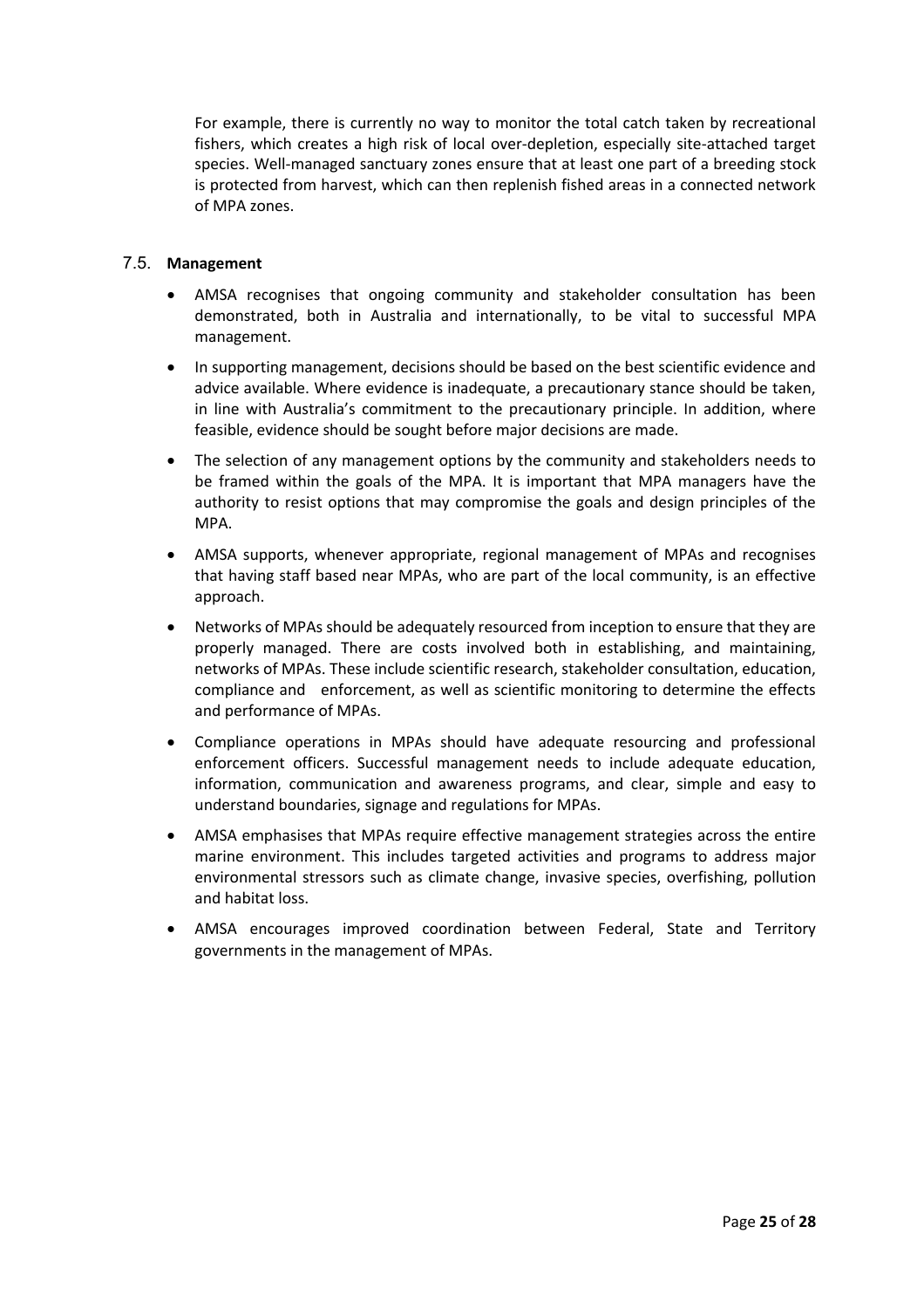



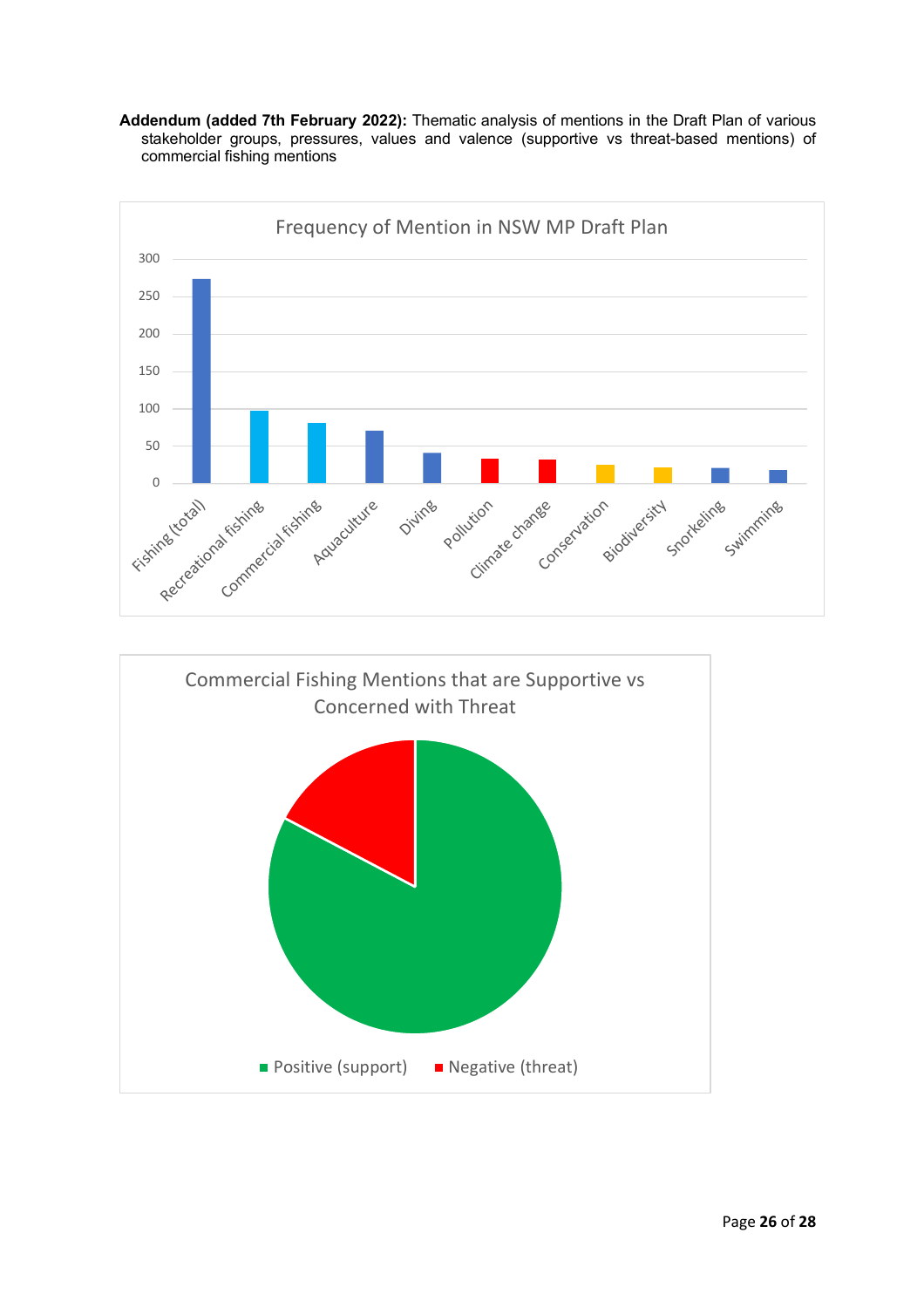#### **References**

- Ballantine, B. (2014). Fifty years on: Lessons from marine reserves in New Zealand and principles for a worldwide network. *Biological conservation, 176*, 297-307.
- Day, J., Dudley, N., Hockings, M., Holmes, G., Laffoley, D. D. A., Stolton, S., & Wells, S. M. (2012). Guidelines for applying the IUCN protected area management categories to marine protected areas. IUCN.
- Day, J., et al. (eds.) (2019). Guidelines for applying the IUCN protected area management categories to marine protected areas. Second edition. Gland. Switzerland: IUCN.
- Diaz, S., Settele, J., Brondízio, E., Ngo, H., Guèze, M., Agard, J., . . . Butchart, S. (2019). Summary for policymakers of the global assessment report on biodiversity and ecosystem services of the Intergovernmental Science-Policy Platform on Biodiversity and Ecosystem Services.
- Edgar, G. J. (2017). Marine protected areas need accountability not wasted dollars. *Aquatic Conservation, 27*, 4-9.
- Edgar, G. J., Stuart-Smith, R. D., Willis, T. J., Kininmonth, S., Baker, S. C., Banks, S., . . . Berkhout, J. (2014). Global conservation outcomes depend on marine protected areas with five key features. *Nature, 506*(7487), 216-220.
- Edgar, G. J., Ward, T. J., & Stuart-Smith, R. D. (2019). Weaknesses in stock assessment modelling and management practices affect fisheries sustainability. *Aquatic Conservation: Marine and Freshwater Ecosystems*.
- Evans, K., Bax, N., & Smith, D. (2017). Australia state of the environment 2016: marine environment, independent report to the Australian Government Minister for the Environment and Energy. *Australian Government Department of the Environment and Energy, Canberra*.
- GBRMPA. (2019). *Great Barrier Reef Outlook Report 2019*: Great Barrier Reef Marine Park Authority.
- Giakoumi, S., McGowan, J., Mills, M., Beger, M., Bustamante, R. H., Charles, A., . . . Gelcich, S. (2018). Revisiting "success" and "failure" of marine protected areas: a conservation scientist perspective. *Frontiers in Marine Science, 5*, 223.
- Green, A. L., Fernandes, L., Almany, G., Abesamis, R., McLeod, E., Aliño, P. M., . . . Pressey, R. L. (2014). Designing marine reserves for fisheries management, biodiversity conservation, and climate change adaptation. *Coastal Management, 42*(2), 143-159.
- Halpern, B. S., Lester, S. E., & McLeod, K. L. (2010). Placing marine protected areas onto the ecosystem-based management seascape. *Proceedings of the National Academy of Sciences, 107*(43), 18312-18317.
- Harasti, D., Williams, J., Mitchell, E., Lindfield, S., & Jordan, A. (2018). Increase in relative abundance and size of snapper Chrysophrys auratus within partially-protected and no-take areas in a temperate marine protected area. *Frontiers in Marine Science, 5*, 208.
- Harasti, D., et al. (2019). Illegal recreational fishing causes a decline in a fishery targeted species (Snapper: Chrysophrys auratus) within a remote no-take marine protected area. PLoS One, 14(1), e0209926
- Harrison, H. B., Williamson, D. H., Evans, R. D., Almany, G. R., Thorrold, S. R., Russ, G. R., … Jones, G. P. (2012). Larval export from marine reserves and the recruitment benefit for fish and fisheries. *Current Biology*, 22(11), 1023–1028.
- Malcolm, H. A., Williams, J., Schultz, A. L., Neilson, J., Johnstone, N., Knott, N. A., . . . Jordan, A. (2018). Targeted fishes are larger and more abundant in 'no-take'areas in a subtropical marine park. *Estuarine, coastal and shelf science, 212*, 118-127.
- Navarro, M., Kragt, M. E., Hailu, A., & Langlois, T. J. (2018). Recreational fishers' support for no-take marine reserves is high and increases with reserve age. *Marine Policy*, 96, 44–52
- O'Leary, B. C., Winther-Janson, M., Bainbridge, J. M., Aitken, J., Hawkins, J. P., & Roberts, C. M. (2016). Effective Coverage Targets for Ocean Protection. *Conservation Letters*, n/a-n/a. doi:10.1111/conl.12247
- Sciberras, M., Jenkins, S. R., Mant, R., Kaiser, M. J., Hawkins, S. J., & Pullin, A. S. (2015). Evaluating the relative conservation value of fully and partially protected marine areas. *Fish and Fisheries, 16*(1), 58-77.
- Symonds, P., Alcock, M., & French, C. (2009). Setting Australia's limits: understanding Australia's marine jurisdiction. *AusGeo News, 93*, 1-8.
- Turnbull, J. W., Esmaeili, Y. S., Clark, G. F., Figueira, W. F., Johnston, E. L., & Ferrari, R. (2018). Key drivers of effectiveness in small marine protected areas. *Biodiversity and Conservation, 27*(9), 2217-2242.
- Turnbull, J. W., Johnston, E. L., Kajlich, L., & Clark, G. F. (2020). Quantifying local coastal stewardship reveals motivations, models and engagement strategies. Biological conservation, 249, 108714.